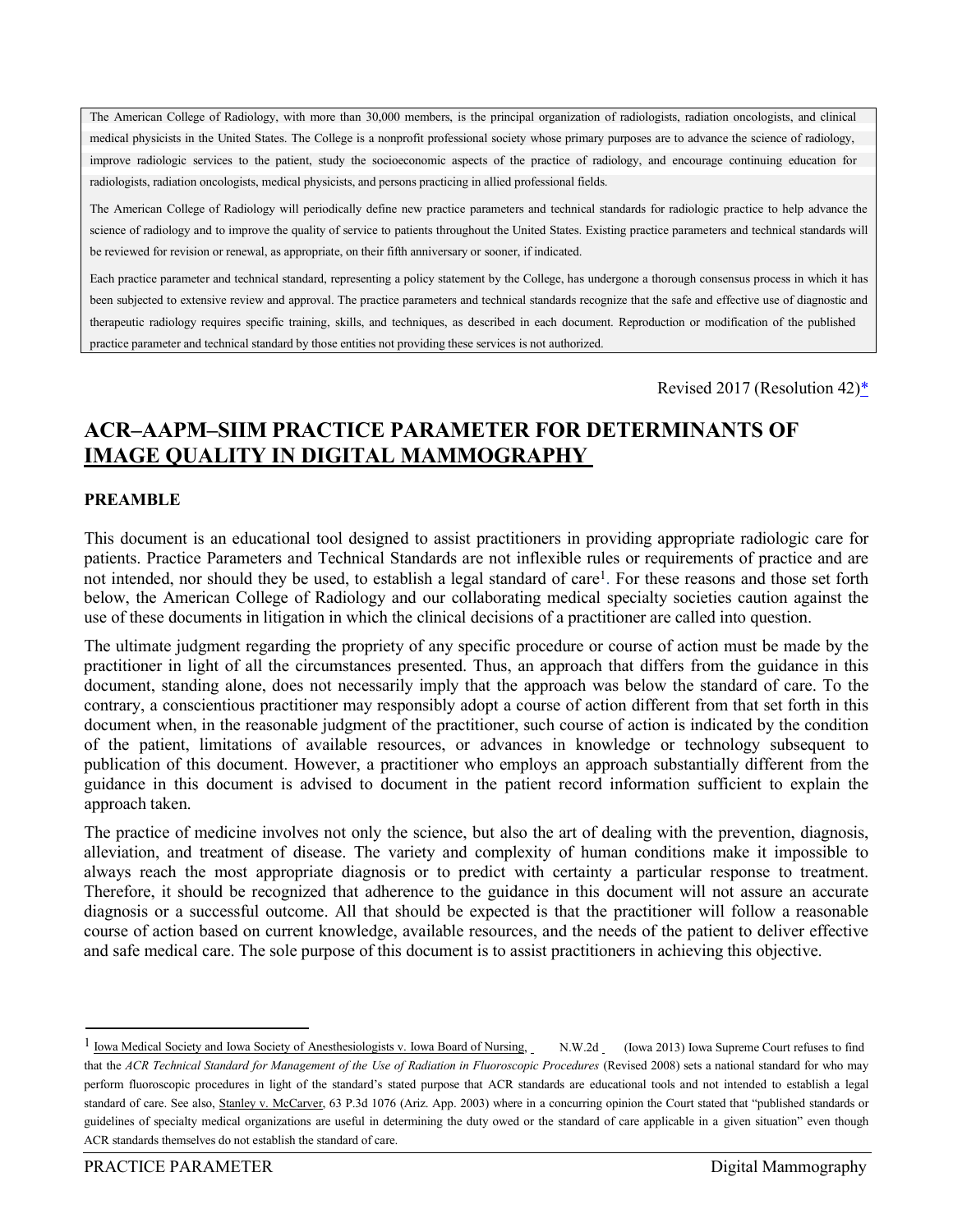## **I. INTRODUCTION**

This practice parameter was developed collaboratively by individuals with recognized expertise in breast imaging, medical physics, and imaging informatics, representing the American College of Radiology (ACR), the American Association of Physicists in Medicine (AAPM), and the Society for Imaging Informatics in Medicine (SIIM), primarily for technical guidance. It is based on a review of the clinical and physics literature on digital mammography and the experience of experts and publications from the Image Quality Collaborative Workgrou[p](#page-17-0) [\[1-3\]](#page-17-0). Additionally, this practice parameter includes input from industry, radiologists, and other interested parties in an attempt to represent the consensus of the broader community. It received further input from another working group of the Integrating the Healthcare Enterprise (IHE) Initiative [\[4\]](#page-18-0)**.**

For the purposes of this practice parameter, digital mammography is defined as the radiographic examination of the breast utilizing dedicated electronic detectors to record the image (rather than screen-film) and having the capability for image display on computer monitors. This practice parameter in digital mammography does not pertain to computed tomography (CT) mammography.

In many parts of this practice parameter, the level of technical detail regarding the determinants of image quality for digital mammography is advanced and is intended to provide radiologists, Qualified Medical Physicists, mammography technologists, regulators, and other support personnel directly involved in clinical implementation and oversight an expanded knowledge of the issues pertinent to assessing and maintaining digital mammography image quality from the acquisition, display, and data storage aspects of the process. Where basic technical requirements for digital mammography overlap with those for digital radiography in general, users are directed to consult the referenced ACR practice parameters [\[5](#page-18-1)[,6\]](#page-18-2). All interested individuals are encouraged to review the [ACR–AAPM–SIIM](https://www.acr.org/-/media/ACR/Files/Practice-Parameters/Rad-Digital.pdf) Practice Parameter for Digital Radiography [\[7\]](#page-18-3). Furthermore, the ACR Subcommittee on Quality Assurance in Mammography has developed a Digital Mammography Quality Control (QC) Manual [\[8\]](#page-18-4).

Analysis of image quality has meaning primarily in the context of a particular imaging task [\[9\]](#page-18-5). This practice parameter has been developed with reference to specific imaging tasks required by mammography, using the information available in the peer-reviewed medical literature regarding digital mammography acquisition, image processing and display, storage, transmission, and retrieval. Specifically, the imaging tasks unique to mammography that determine the essential characteristics of a high quality mammogram are its ability to visualize the following features of breast cancer:

- 1. The characteristic morphology of a mass
- 2. The shape and spatial configuration of calcifications
- 3. Distortion of the normal architecture of the breast tissue
- 4. Asymmetry between images of the left and right breast
- 5. The development of anatomically definable changes when compared to prior studies

The primary goal of mammography is to detect breast cancer by accurately visualizing these features. At the same time, it is important that these signs of breast cancer not be falsely identified if breast cancer is not present. Two aspects of digital image quality can be distinguished: technical and clinical. It is possible to make technical measurements describing the above attributes, and it may be possible to infer a connection between these technical measures and clinical image quality. The extent to which these features are rendered optimally with a digital mammography system using current technology depends on several factors and is the major focus of this practice parameter.

## **II. QUALIFICATIONS AND RESPONSIBILITIES OF PERSONNEL**

Interpreting physicians, Qualified Medical Physicists, and radiological technologists who work in mammography must meet the requirements of the Mammography Quality Standards Act (MQSA) final rule as published by the Food and Drug Administration (FDA) [\[10\]](#page-18-6). Under MQSA, personnel need to receive 8 hours of initial training prior to independently using any new mammographic modality, defined as a modality in which the person has not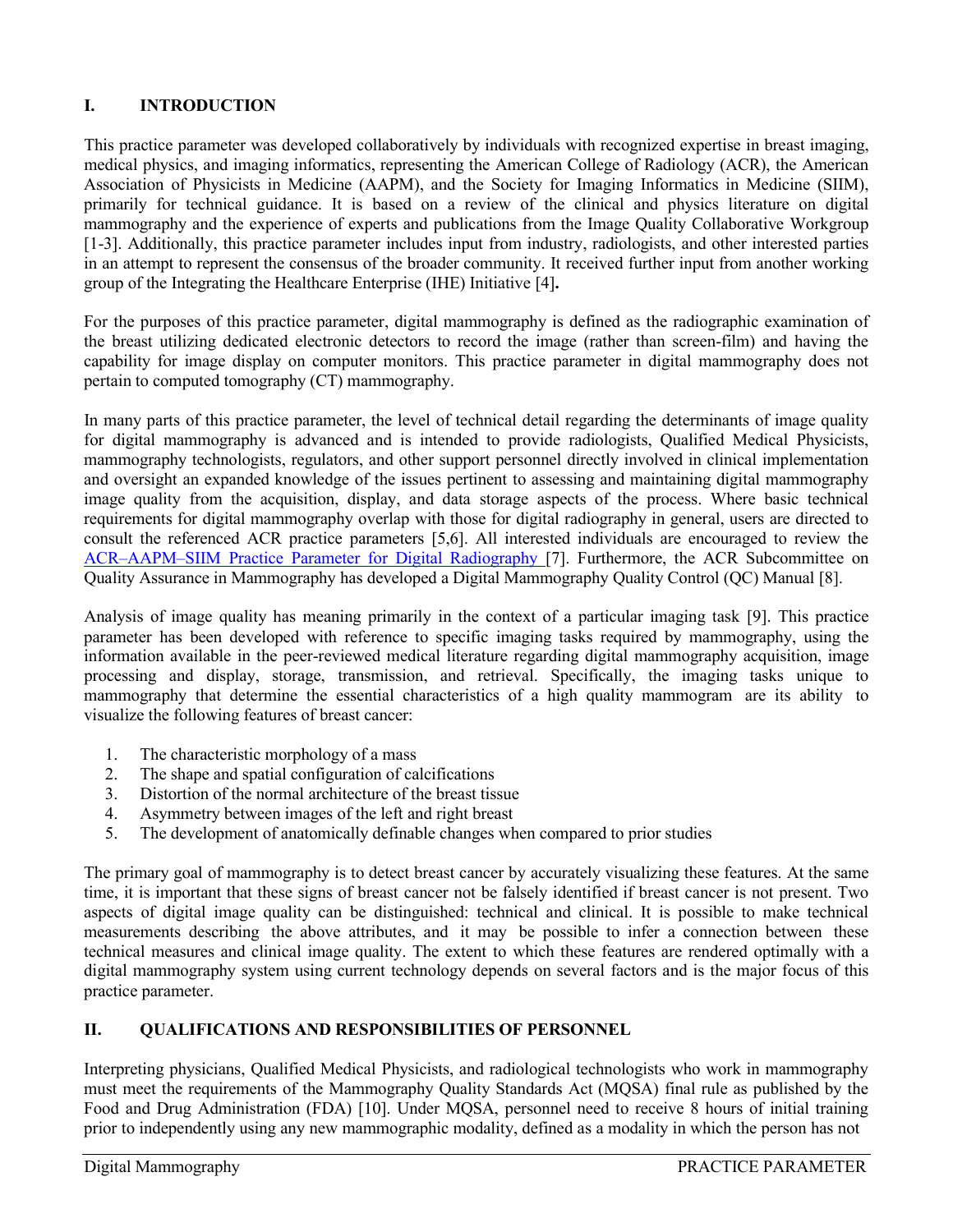previously been trained. See the ACR Practice Parameter for the [Performance](https://www.acr.org/-/media/ACR/Files/Practice-Parameters/Screen-Diag-Mammo.pdf) of Screening and Diagnostic [Mammography](https://www.acr.org/-/media/ACR/Files/Practice-Parameters/Screen-Diag-Mammo.pdf) [\[11\]](#page-18-7). This includes digital mammography and digital breast tomosynthesis (DBT).

Although the FDA's Division of Mammography Quality Standards (DMQS) considers each manufacturer's DBT system to be a new modality, they recognize that there are many features which are common to different DBT systems, while some features are unique to each specific system [\[12\]](#page-18-8). Consequently, the FDA specifies that training must include both the common features of DBT and the unique features of the particular manufacturer's DBT system. These two aspects of the training may be obtained either in a single training program or in separate settings. Also, once personnel have received training in the common features of DBT, they do not need to repeat this portion of the training when receiving training in the unique features of another DBT system. For further information see the FDA's **Frequently Asked Questions about DBT and [MQSA Training](http://www.fda.gov/Radiation-EmittingProducts/MammographyQualityStandardsActandProgram/FacilityCertificationandInspection/ucm447869.htm) Requirements** [\[12\]](#page-18-8).

## **III. DIGITAL MAMMOGRAPHY IMAGE ACQUISITION**

In digital mammography and DBT, the processes of image acquisition, display, and storage are performed by separate systems, each of which can be optimized. The digital detector is designed to efficiently absorb x-rays, produce an electronic signal, digitize the signal, and store the results in computer memory. The output image is saved as a 2-dimensional matrix, where each picture element (pixel) represents the x-ray transmission corresponding to a particular path through the breast. This image can be digitally processed such that when it is displayed in softcopy form on a high-resolution display device or printed on laser film, the key features required for mammographic interpretation can be visualized.

Technical descriptions of digital radiography image acquisition devices and specifications are available in [\[6\]](#page-18-2); and individual device specifications are available on request from the specific equipment manufacturers. Once a system has been purchased, calibrated, and acceptance tested, regularly scheduled quality control (QC) procedures performed by the technologist and annual testing (or as needed) by the Qualified Medical Physicist are required to maintain compliance with the FDA regulations of the FDA. Currently, the responsibility for the development and provision of QC testing procedures for the image acquisition system is the specific manufacturer of the image acquisition device. Manufacturers of mammography equipment are responsible for developing system-specific QC test procedures. However, the ACR Digital Mammography Quality Control Manual [\[8\]](#page-18-4) has recently been approved by the FDA as an alternative standard to the manufacturer's recommended quality assurance program for full-field digital mammography (FFDM) systems.

For digital acquisition systems, accurate representation of anatomical detail and pathology requires adequate anatomic coverage and image quality. Image quality can be described in terms of spatial resolution, image contrast, latitude or dynamic range, noise, and artifacts.

- A. Tissue coverage depends on the chosen view (projection) and positioning of the breast. The goal is to project as much of the breast tissue as possible onto the image detector to maximize breast disease detection. The following factors affect tissue coverage:
	- 1. The geometrical relationship of the x-ray source, collimation, compression device, patient, grid, and image detector requires the x-ray beam and image receptor to come as close to the chest wall edge of the breast support as possible for digital mammography, DBT, and stereoscopic digital mammography, just as for screen-film mammography.
	- 2. The image receptor should be large enough to image the entire breast of most women. Along the edge of the detector nearest the chest wall, inactive regions of the image receptor will result in missed breast tissue. Consequently, the gap between the chest wall edge of the image receptor and the breast support should be minimized and in no case should exceed 7 mm. Typical digital units have a gap of 4 mm to 7 mm [\[3](#page-17-1)[,13\]](#page-18-9). On all other sides of the detector, there should be complete coverage of the breast tissue.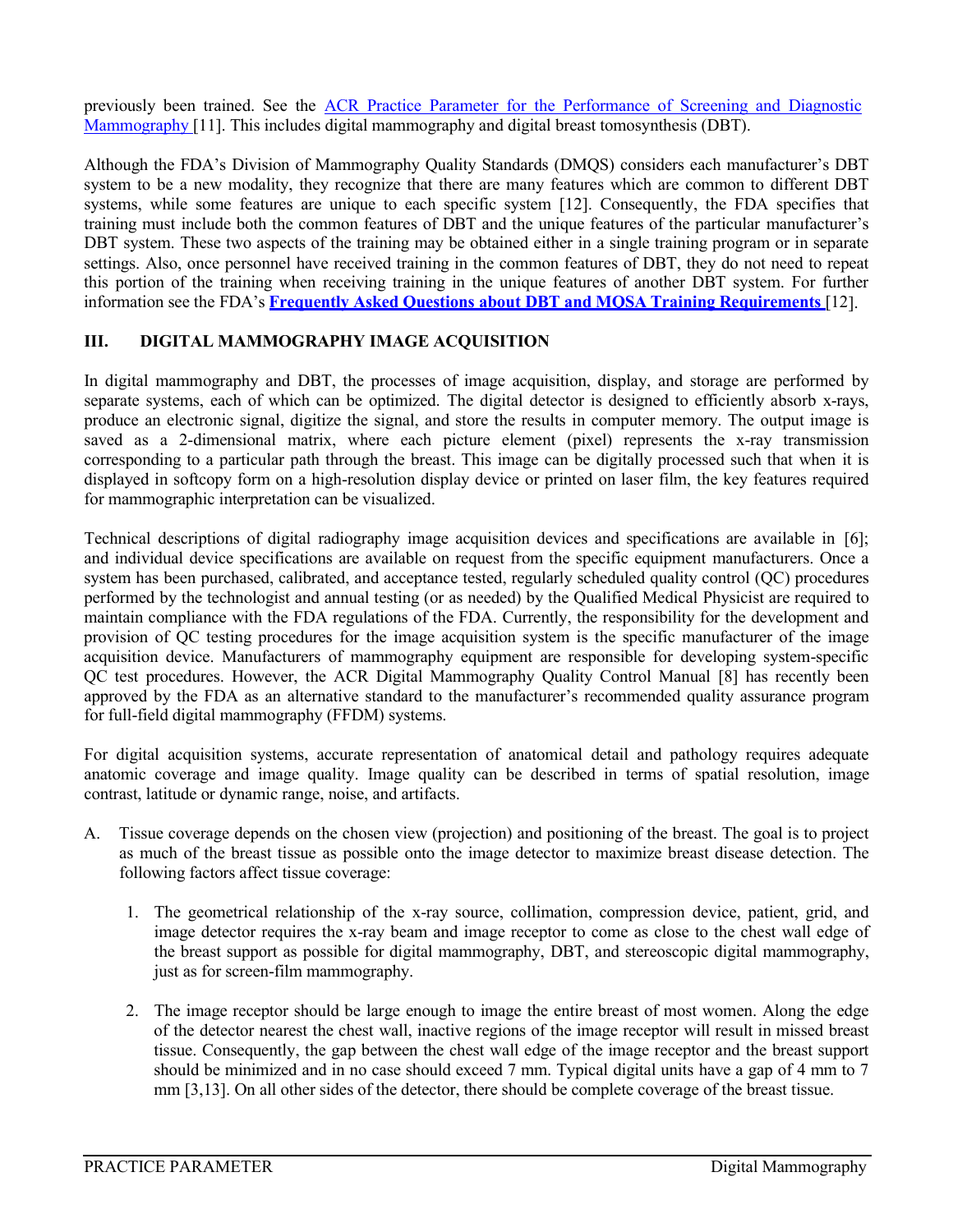- 3. Clinical assessment of positioning in digital mammography match**es** that required for screen-film and evaluates the retromammary aspects of the breast between the craniocaudal (CC) and mediolateral oblique (MLO) views. On the CC view, the posterior nipple line of the breast (the distance between the nipple and the posterior edge of the image) should be no more than 1 cm less (approximately) than that on the MLO view (the distance between the nipple and the anterior edge of pectoralis muscle). The anterior edge of the pectoralis muscle on the MLO view should be convex, and it is desirable for the muscle to extend to the level of the nipple. The posterior nipple line should be drawn at an angle perpendicular to the muscle, usually at about 45 degrees on the MLO image.
- 4. Large breasts may require imaging of the breast in sections, particularly for smaller field of view (FOV) detectors. The resulting multiple images in the same projection must be viewed together to form the complete mammogram. An increase in radiation dose occurs to regions of the breast that are exposed to x-rays in more than 1 image in the same projection. Standard tiling methods that minimize double exposure should be used. A larger FOV detector lowers the need for multiple-section imaging.
- B. Spatial resolution [\[6\]](#page-18-2) of an imaging system refers to its ability to depict 2 adjacent structures as being separate, or the distinctness of an edge in the image (ie, sharpness). Measurement is performed by qualitative or quantitative methods [\[6\]](#page-18-2). Spatial resolution losses occur because of blurring caused by geometric factors such as the size of the x-ray tube focal spot and the magnification of a given structure of interest. Other factors include unsharpness due to detector material, detector element effective aperture and pitch, and relative motion of the x-ray source, the breast, or the image detector during the exposure. The effects of spatial resolution on clinical image quality are most easily observed when imaging fine detail in the breast such as spiculations radiating from a mass or microcalcifications. Shape and margins help differentiate a benign from a malignant process. However, one may not isolate spatial resolution effects on clinical image quality from effects due to quantum mottle and electronic noise under typical digital image acquisition conditions.

It should be noted that although image processing has a number of beneficial aspects, the user must also be aware of the potential deleterious consequences of using certain image processing tools with digital mammography. For example, un-sharp masking can enhance the sharpness of mass lesion borders, but it can make indistinct masses appear more circumscribed. Histogram-based intensity windowing can improve the conspicuity of edges, but at the potential cost of losing detail outside of the denser parts of the image. Contrast-limited adaptive histogram equalization also brings out edge information of lesions but, at the same time, enhances the visibility of distracting nonlesion features, potentially leading to false positive reports. Peripheral equalization brings out lesion detail while preserving peripheral information in the surrounding breast, but the downside is possible flattening of image contrast in nonperipheral areas

Motion blurring can have a particularly strong impact on limiting spatial resolution and image sharpness. In digital mammography, motion blurring is caused by movement of the breast during exposure and is minimized by using a short exposure time and appropriate breast compression.

- 1. Applied kilovoltage (kV) may be increased for thick, dense breasts to allow reduction of exposure time. Image processing may compensate for contrast losses to the extent allowed by the background noise and the image signal-to-noise ratio (SNR).
- 2. Magnification techniques with small focal spots and lower tube current (mA) require longer exposure times. The amount of blurring depends on object motion speed, exposure duration, and degree of magnification.
- 3. For scanned slot systems, motion causes misregistration artifacts between the anatomy imaged both before and after motion occurs.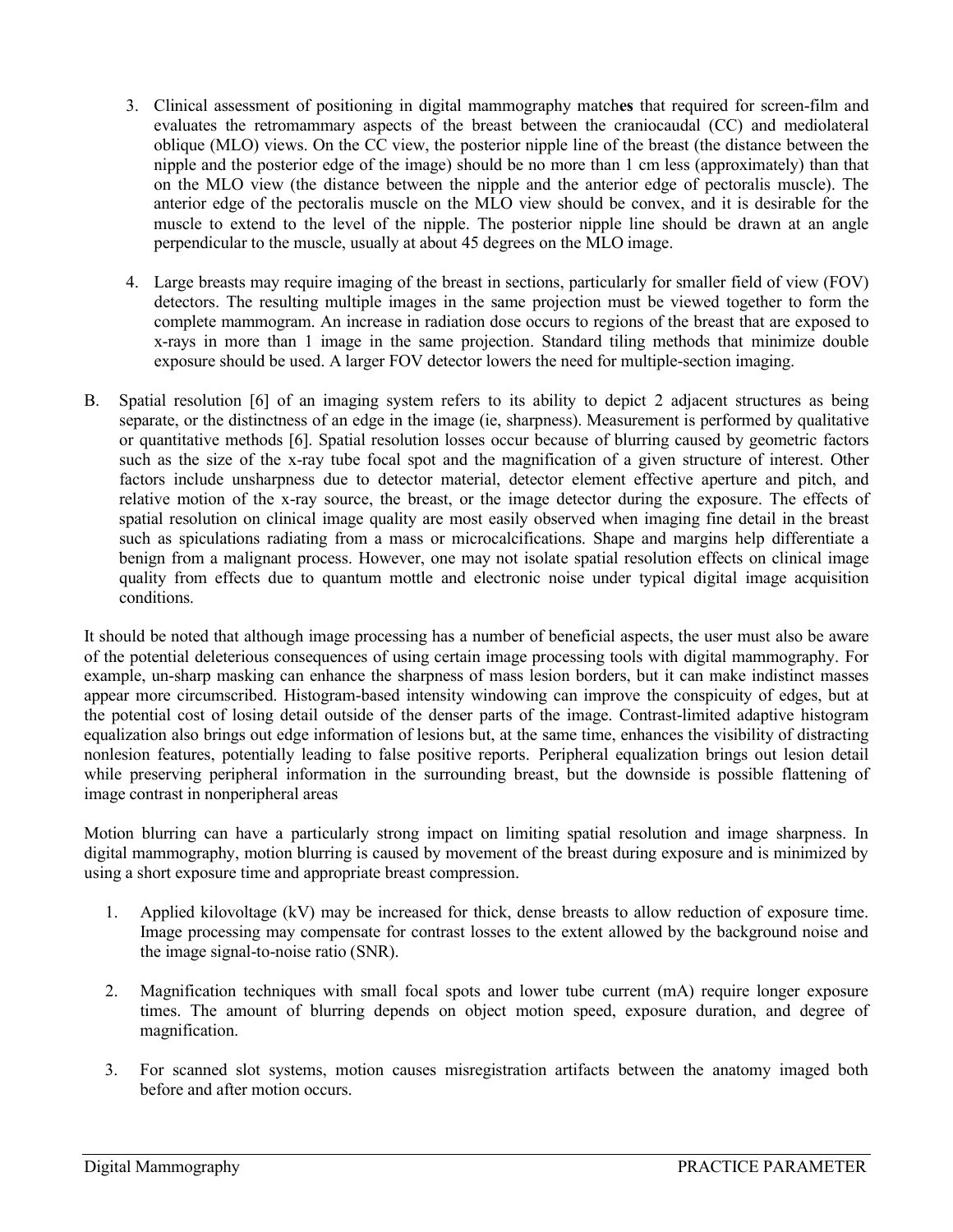4. Spatial resolution may be diminished when using DBT because of x-ray tube motion during acquisition and the increased angle of incident x-rays in wider projections. Geometric optimization techniques are vendor-specific, resulting in variability in image quality of DBT systems [\[14\]](#page-18-10).

It should be noted that although image processing has a number of beneficial aspects, the user must also be aware of the potential deleterious consequences of using certain image processing tools with digital mammography. For example, unsharp masking can enhance the sharpness of mass lesion borders, but it can make indistinct masses appear more circumscribed. Histogram-based intensity windowing can improve the conspicuity of edges but at the potential cost of losing detail outside the denser parts of the breast. Contrast-limited adaptive histogram equalization also brings out edge information of lesions but at the same time enhances the visibility of distracting nonlesion features, potentially leading to false positive reports. Peripheral equalization brings out lesion detail while preserving peripheral information in the surrounding breast, but the downside is possible flattening of image contrast in nonperipheral areas.

- C. Contrast resolution (radiographic contrast) refers to the magnitude of the signal difference between the structure of interest and its surroundings in the displayed image and is influenced by subject contrast and display (image) contrast [\[6\]](#page-18-2). High radiographic contrast needed to visualize the subtle differences in softtissue densities of normal and pathologic structures, including structural characteristics of the margins of masses and the detection and characterization of minute microcalcifications.
	- 1. Subject contrast is the relative difference between the x-ray transmissions at the entrance plane of the image receptor through different parts of the breast. Attenuation, and therefore subject contrast, depend strongly on the x-ray energy spectrum, which is determined by the target material, kV, and filtration (either inherent in the tube or added).
		- a. Molybdenum (Mo) target x-ray units generate characteristic radiation at 17.4 and 19.5 keV. A Mo filter 0.025 to 0.03 mm thick strongly suppresses photon energies less than 15 keV and those greater than 20 keV, yielding high subject contrast and avoiding excess radiation dose for 2 to 5 cm breasts imaged at typical voltages of 25 to 28 kV.
		- b. For thicker and/or denser breasts, a higher-energy x-ray beam is needed to achieve adequate tissue penetration. To image thicker breasts (5 cm to 7 cm), a mammography system with a Mo target material uses a Mo filter (0.030 mm thickness) or a rhodium (Rh) filter (0.025 mm thickness) and a tube voltage higher than 28 kV. For denser breasts, a Rh filter is used, preferentially transmitting photon energies between 15 to 23 keV.
		- c. For very dense or difficult-to-penetrate breasts, a tube voltage of 28 kV is used with a Rh target and Rh filter (0.025 mm), producing characteristic x-rays at 20.2 and 22.7 keV. This preserves subject contrast without a substantial increase in dose**.**
		- d. Anode targets made with tungsten (W) produce a beam with higher effective energy and, in some cases, lower patient dose compared with Mo or Rh systems. W targets can withstand a higher tube heat load, allowing for longer exposure times. Since the characteristic x-rays produced by W are above the energies used in mammography, the energy spectrum by using Mo, Rh, and silver (Ag) filters with a typical thickness of at least 0.05 mm. Greater filter thickness is necessary to attenuate higher energy L-shell characteristic x-rays. Careful choice of kV and filter material can yield excellent image contrast with a radiation dose similar to that of a system with a Mo or Rh target.
		- e. There are specific artifacts associated with DBT imaging that can enhance or impede object visibility. Adjacent high-contrast objects can cause out-of-plane ghosting or result in shadowing that appears as dark, "embossed" regions in the direction of the tube movement. Both are due to incomplete sampling that results from the limited angular range and the reduced number of acquisition angles [\[15](#page-18-11)[,16\]](#page-18-12). These artifacts can be minimized via image post processing, either by reconstructing thicker slices or by viewing multiple slabs or stacked thin slices. Each vendor has reconstruction algorithms for artifact reduction and enhancement. Training is imperative for understanding individual vendor reconstruction characteristics.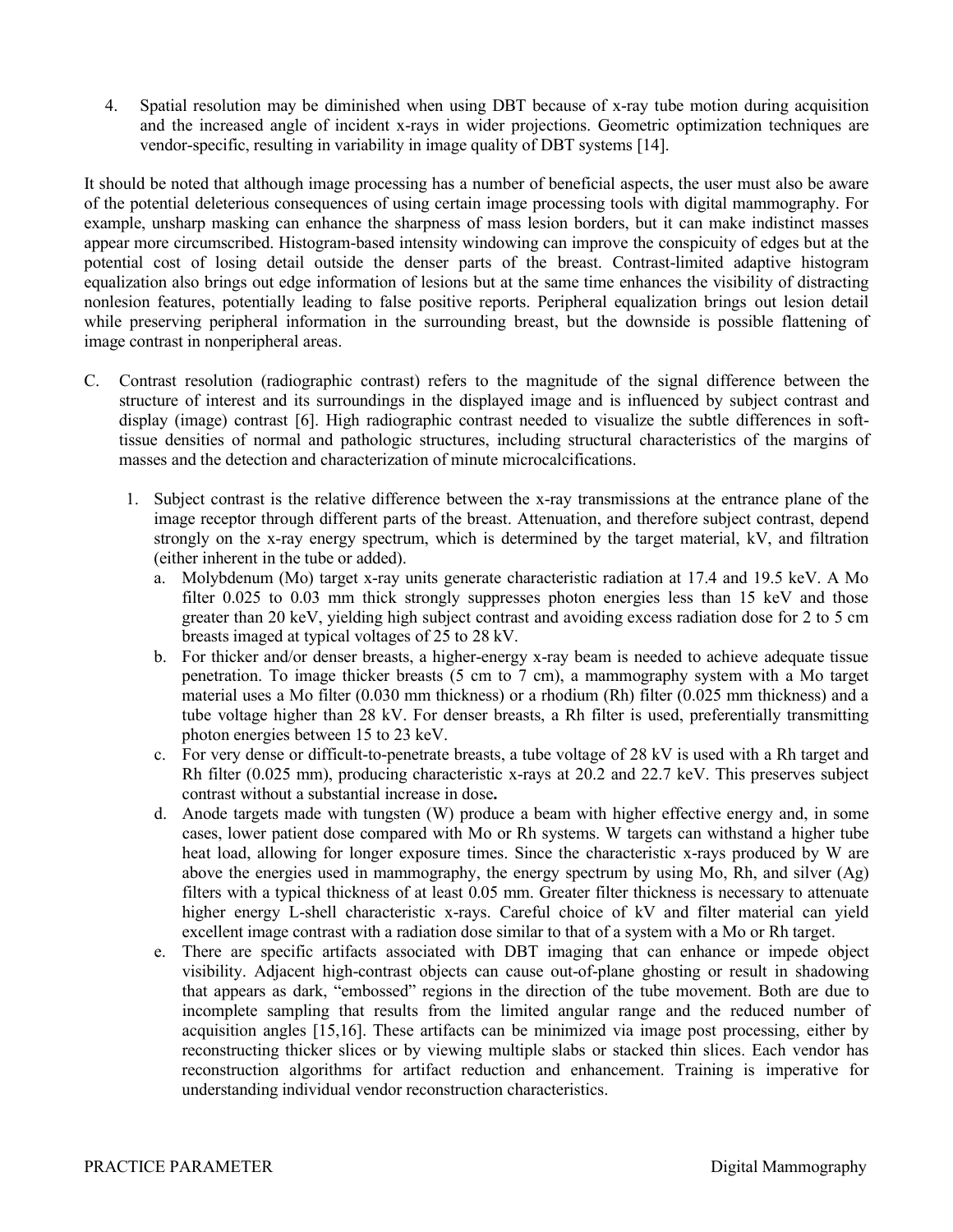- 2. The properties of digital detectors and adjustment of display contrast through image processing allow the use of higher energy x-rays (25 to 35 kV and above) for digital systems compared to screen-film systems (where 22 to 32 kV is more typical). Dose is reduced while maintaining image SNR by using higher energy x-rays, especially for large or dense breasts.
- 3. Grids [\[6\]](#page-18-2) designed for mammography reduce scattered radiation and improve subject contrast at the cost of higher breast dose [\[17](#page-18-13)[,18\]](#page-18-14). Grids are used for contact (non-magnification) imaging to reduce noise contributed by scatter. With geometric magnification views, the increased air gap between the breast and detector eliminates the need for a grid. Mammography systems may use image processing instead of a grid to reduce the effects of scattered radiation on contrast. Some DBT systems do not use a grid because of the low exposure available per projection and the moving x-ray source position during acquisition.
- 4. Breast compression is as important for digital mammography as it is for screen-film mammography. It contributes to digital image quality by immobilizing the breast and shortening exposure times, reducing the likelihood of motion unsharpness. In addition, compression produces thinner, more uniform tissue, which results in less scattered radiation, more even penetration of x-rays, less magnification or geometric blurring, less anatomical super-position, and lower breast radiation dose.
- 5. Any technique adjustments should be performed in consultation with and verified by the radiologist in charge of the digital mammography program and the Qualified Medical Physicist.
- D. In digital mammography, it is important to discuss noise as well as contrast [\[6\]](#page-18-2). Radiographic image noise is the unwanted random (uncorrelated), nonrandom (correlated), or static (eg, detector defect) variation in signal in an image acquired from a uniform x-ray exposure [\[19-21\]](#page-18-15). Using fewer x-rays (quanta) increases random noise or quantum mottle (for a fixed signal), decreases SNR, and reduces the ability to discern subtle differences in contrast. Fine calcifications or subtle masses that can be the first signs of cancer may not be visible in a noisy (underexposed) image. The exposure required to achieve a desired SNR is inversely related to the detective quantum efficiency (DQE). Consequently, as DQE increases, so does the dose efficiency. "Appropriate" x-ray exposure depends on the system's DQE, and requisite SNR can be achieved with a calibrated automatic exposure control (AEC) system.

## **IV. DIGITAL MAMMOGRAPHIC IMAGE DISPLAY**

Although it is possible to display digital images in a hardcopy format, the advantages of digital mammography may not be fully realized without softcopy display [\[22\]](#page-18-16) The quality of the display used to view mammographic images has a direct effect on radiologic interpretation. A faulty, inadequately calibrated, or improperly set-up display device can compromise the overall quality of the mammography examination [\[15](#page-18-11)[,22](#page-18-16)[,23\]](#page-18-17). Since DBT provides the radiologist with a series of images through the breast that are scrolled through, rather than viewed as single images as with FFDM digital mammography, there are added display requirements (eg, temporal resolution or frame rate). Many display manufacturers have DBT specific displays to counteract motion blur during scrolling.

Many aspects of display technologies and uniform practice have been addressed by standards-setting groups [\[24-](#page-18-18) [29\]](#page-18-18). The Medical Imaging and Technology Alliance (MITA) has published 2 standards that include templates and describe a minimum set of QC tests that should be included as part of the quality assurance plan for displays and workstations [\[30\]](#page-19-0) as well as hardcopy printing devices [\[31\]](#page-19-1) for FFDM. As new display technologies emerge (eg, workstations for viewing DBT images), it is important to ensure verify that the technical specifications of the device are reviewed and compared to the image specifications to ensure adequate presentation of image details on the display for display provides adequate image quality to ensure efficient and accurate diagnoses. For example, hand-held displays are currently available with software applications approved for viewing certain types of radiographic images under certain explicit conditions (eg, ambient light requirements). At this time, these devices do not have the spatial resolution required for viewing mammograms and thus should not be used.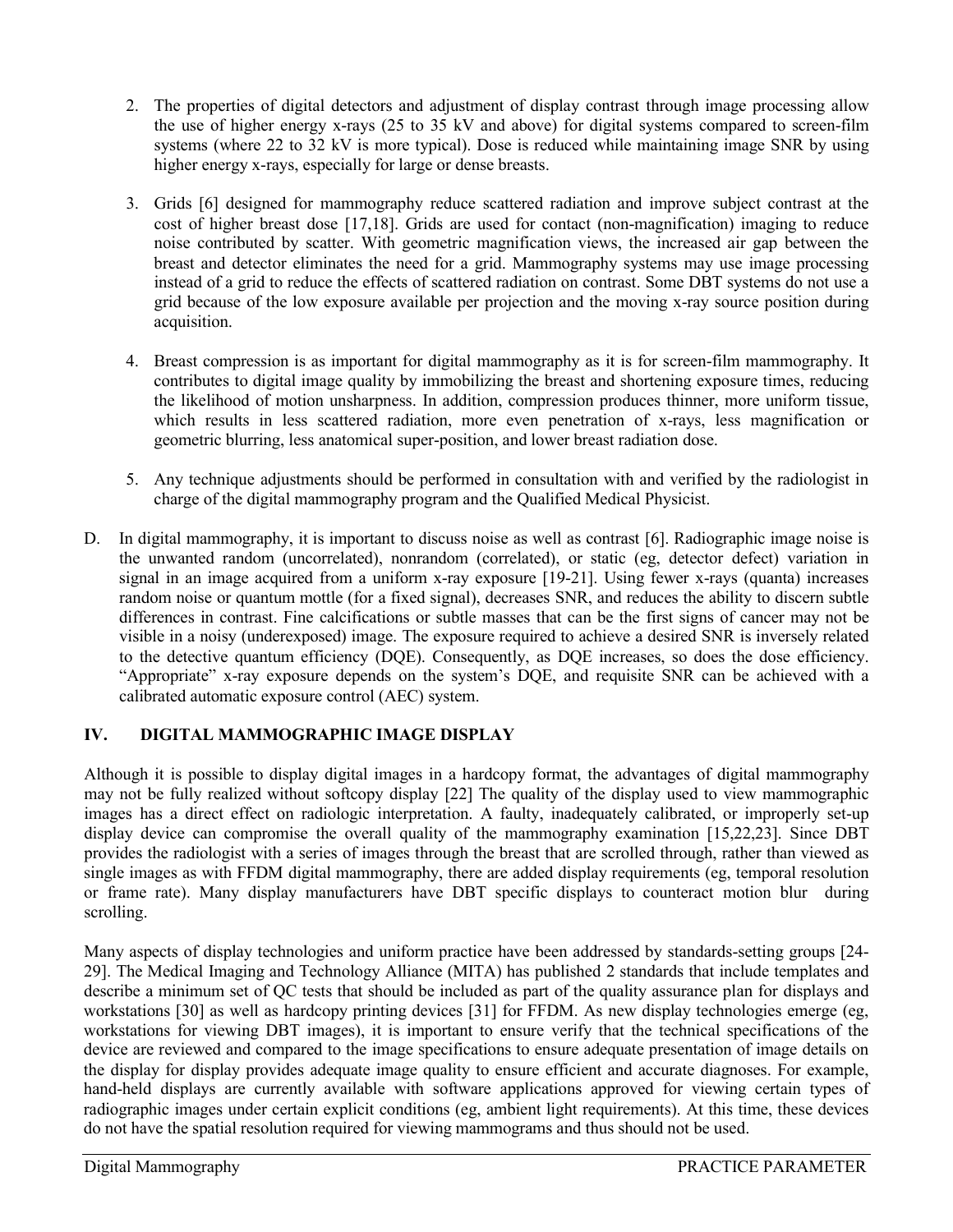### A. Hardcopy Printing

Despite the adoption of digital mammography, some images are still printed to hardcopy for display and interpretation. MQSA gives the decision of maintaining a printer and/or the ability to print hardcopy images to each individual facility. MQSA states, "If a facility chooses to maintain a printer, it must follow all the quality control requirements that are prescribed by the manufacturer of the printer and mammographic unit. The manufacturer's quality control program benefits the facility that wants to provide the best possible quality in any hardcopy mammography images it prints. Although the FDA's MQSA inspection program has removed printer QC questions from its inspection procedures, if a facility decides to maintain a printer, medical physicists must continue to include that printer QC in the mammography equipment evaluation upon installation, after a major repair, and annually, if required by the printer's or image receptor's manufacture quality control program" [\[32\]](#page-19-2).

Lightbox considerations

- 1. Luminance: A minimum of 3,000 candelas per square meter  $(cd/m^2)$  is the standard for screen-film mammography [\[33\]](#page-19-3). The same guidelines should be used for display of digital images printed on film. A "hot light" (focal or lightbox) will be of limited value for digital mammograms printed to film.
- 2. Uniformity: No specific standards address spatial uniformity of lightbox luminance or of intralightbox luminance uniformity. Luminance variations should be minimized.
- 3. Shutters and masking: The FDA requires that masking materials be available for interpreting physician[s](#page-18-6) [\[10](#page-18-6)[,34\]](#page-19-4). Viewscopes are allowed as long as the illuminated area can be limited to a region equal to or smaller than the exposed portion of the film. The average ambient light conditions should be adjusted relative to the average luminance of the displayed images (properly masked). Care should be taken to avoid any direct reflections on image surfaces. Darker images require a darker environment to interpret properly.

MQSA requires facilities to have the ability to print images. Thus, hardcopy mammographic image quality remains an important issue and must be included in any effort to address digital image quality in mammography. Although the FDA recommends that only printers specifically cleared for FFDM use by the FDA be used, the use of other printers is also legal under MQSA [\[34\]](#page-19-4). The ACR also strongly recommends that only FDA-cleared printers be used for digital mammography. Quality assurance issues for hardcopy display have been set forth in a number of publications [\[31](#page-19-1)[,33](#page-19-3)[,35\]](#page-19-5). While there are no recommendations regarding the use of hardcopy versus softcopy display for interpretation, the FDA requires the ability to print FFDM images of final interpretation quality to film if so requested by patients or their health care providers [\[34\]](#page-19-4). When FFDM images are printed to film, the manufacturer's guidelines should be followed.

#### B. Softcopy Display Devices

Many factors contribute to image quality in softcopy radiographic and mammographic display [\[36-39\]](#page-19-6). Although the FDA recommends that monitors used for interpretation be specifically cleared for FFDM/DBT use by the FDA, the use of other monitors is permitted under MQSA [\[34\]](#page-19-4). Softcopy displays for mammography should meet minimum quality specifications for acquisition, interpretation, and review workstations [\[5\]](#page-18-1). Displays for DBT should incorporate technology to compensate for image blur during scrolling via optimized frame rates. The AAPM Task Group 18 documentation on assessment of display performance for medical imaging systems provides test images [\[37\]](#page-19-7), an executive summary of tests [\[40\]](#page-19-8), and a complete overview [\[41\]](#page-19-9), which are very useful for specifying and verifying adequate performance for displays used in medical images. Descriptions of most of the display performance metrics can be found in Krupinski et al [\[5\]](#page-18-1). Individual device specifications and expected performance criteria can be requested from display manufacturers. Once a display has been purchased and calibrated, it should be tested regularly by a Qualified Medical Physicist, a biomedical engineer, or a qualified technologist to ensure compliance. MQSA requires that a Qualified Medical Physicist test the review workstation prior to its clinical use. Facilities should refer to their FFDM system quality control manuals or the ACR Digital Mammography Quality Control Manual [\[8\]](#page-18-4) for details and requirements pertaining to ongoing and annual testing for their image displays [\[42\]](#page-19-10).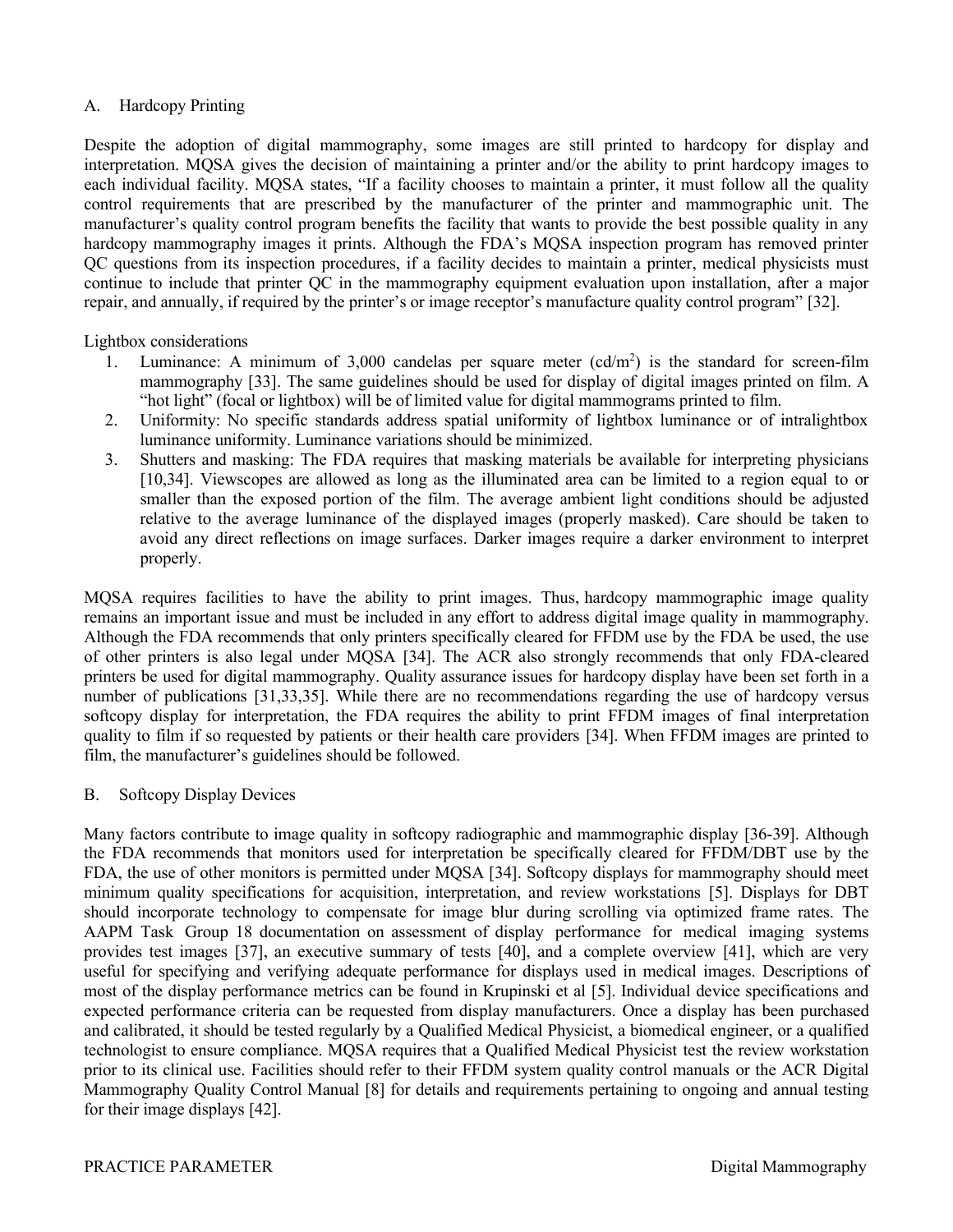- 1. Minimum and maximum luminance
	- a. Monitor luminance, L, is characterized by minimum  $(L_{min})$  and maximum  $(L_{max})$  values. Ideally, the maximum luminance of monitors used for primary interpretation should be at least 400 cd/m<sup>2</sup>, whereas greater than  $450 \text{ ed/m}^2$  is recommended for optimized contrast.
- 2. Luminance response

The brightness and contrast of grayscale medical images result from the luminance in relation to the image gray level values [\[40\]](#page-19-8).

- a. Ambient luminance  $(L_{amb})$ : When the power to the display device is off, the display surface will still show some brightness due to diffusely reflected room lighting. This is called the ambient luminance and should be less than one-fourth of the luminance of the darkest gray level.
- b. Minimum luminance  $(L_{min})$ : Since the contrast response of the adapted human visual system is poor in very dark regions, the luminance of the lowest gray value, L<sub>min</sub>, should not be extremely low. The minimum luminance including a component from ambient lighting,  $L'_{min} = L_{min} + L_{amb}$ , should be at least  $1.2$  cd/m<sup>2</sup> for interpretation of mammograms.
- c. Maximum luminance  $(L_{\text{max}})$ : The perceived contrast characteristics of an image on a display depend on the ratio of  $L_{\text{max}}$  (the luminance for the maximum gray value) to  $L_{\text{min}}$ . This is the luminance ratio (LR), which is not the same as the contrast ratio often reported by monitor manufacturers. Ideally, all display devices in a facility should have the same LR so that the presentation is consistent for all viewers of a study. To achieve a suitable LR, for a system with an  $L_{\text{min}}$  of 1.2 cd/m<sup>2</sup>, L<sub>max</sub> should be at least 420 cd/m<sup>2</sup> for displays used to interpret mammograms.
- 3. Contrast

Within the applicable luminance range of the mammographic display, the device should render the image details with a consistent grayscale that should be measured and maintained over time. The contrast (luminance) response of mammographic displays should comply with the AAPM Task Group 18 recommendations and be within 10% of the Digital Imaging and Communication in Medicine (DICOM) grayscale display function (GSDF) over the full luminance response [\[40](#page-19-8)[,41\]](#page-19-9).

- 4. Bit depth
	- a. A display device must accurately represent mammography image information with a sufficient number of grayscale values to prevent the loss of image contrast and eliminate contour artifacts.
	- b. The bit depth of mammographic images should be at least 8, corresponding to 256 grayscale values. At the time of publication, relatively few studies have been reported in the literature that address possible advantages of higher bit-depth display devices. However, 9-bit or higher is recommended if the "for processing" image data are greater than 8 bits.
	- c. Several manufacturers provide FDA FFDM approved monitors with 5 megapixel displays and bit depths of 10 to 12 bits (1024 grayscale capabilities). Their use is recommended particularly for DBT image viewing.
- 5. Digital image matrix size and display size
	- a. A 5 megapixel monitor  $(2,048 \times 2,560)$  requires less zoom/pan for image interpretation when the mammography radiologist desires to view the full resolution image dataset compared to a lower resolution display [\[43\]](#page-19-11). Display device specifications should match the acquisition matrix size as closely as possible. A number of manufacturers have developed 8 and 10 megapixel widescreen displays for mammography (and other applications) and these are generally suitable for FFDM and DBT viewing as they make it feasible to display 2 images (eg, right and left CC or MLO) on the same display.

For a standard viewing distance of approximately 67 cm, the diagonal dimension of a standard display should be 21 inches (53 cm), with a total viewing field approximately  $32 \times 42$  cm. Widescreen displays typically require a slightly farther viewing distance.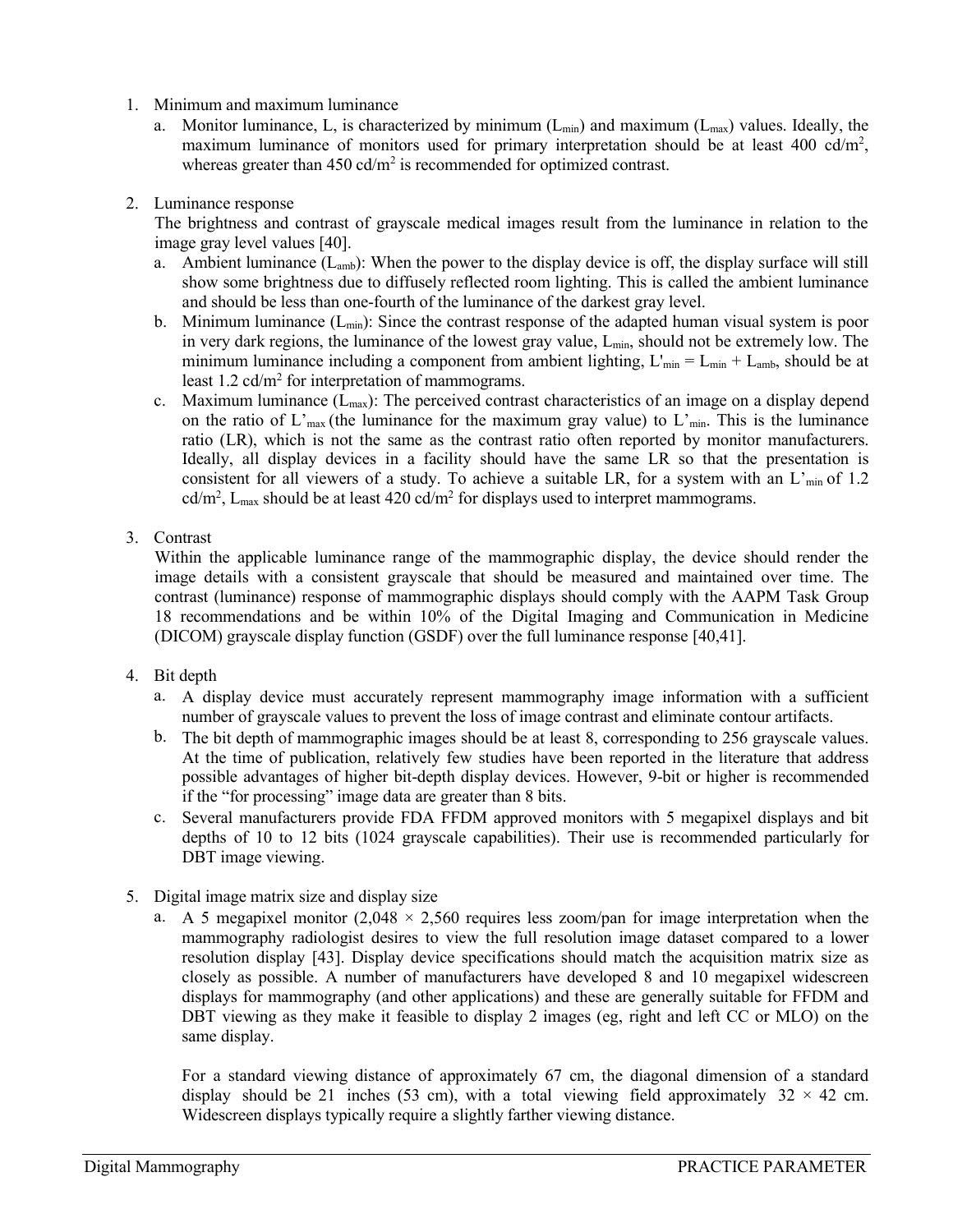- b. Mammographic displays should render images with a pixel density sufficient to enable viewing of a full or partial (50% or greater area of the breast image) mammogram with sufficient spatial detail at a normal viewing distance of approximately 67 cm. Panning through a reduced subset of the entire image at full spatial resolution without excessive magnification should be easily available to the reader. Zoom/pan functions should be used rather than moving closer to the display or using a magnifying glass to view details. A magnifying glass is generally inappropriate, as it simply magnifies the pixels rather than increasing the magnification of the image details.
- c. During image interpretation, all images should be viewed at 1:1 or 100% size. Routine viewing at 2:1 (or 200% size increase) with zoom/pan function to examine the entire image is feasible [\[43\]](#page-19-11). When using a "fit to view" feature, images are often displayed at a size that is less than 100%, although the amount of size reduction will vary. For example, some displays scale the fit to viewport to maximize the scale of the mammogram. Hanging protocols and viewing modes for evaluation and comparison of longitudinal studies are important to maintain consistent viewing conditions, particularly for mammograms from different acquisition devices. The IHE Mammography Image profile [\[36\]](#page-19-6) should be consulted for recommendations and implementation of digital mammography image display for interpretation.
- d. Monochrome versus color
	- i. No clinical application requires color rather than monochrome displays for mammography.
	- ii. With technological advances, newer LCD or OLED monitors may meet the performance criteria for the display of mammographic images and may be appropriate for mammography applications.
- 6. Other softcopy display characteristics
	- a. Image displays must be able to display mammography computer-aided detection (CAD) marks (when CAD is implemented) and to apply marks on the displayed image corresponding to all findings encoded in the DICOM mammography CAD structured reporting (SR) objects.
	- b. Image displays must be able to display images at the same size as the imaged object [\[36\]](#page-19-6). This is critical since the sizes of objects in the image are generally judged visually and limitations in the size of the displayed image could distort the appearance of anatomy and negatively affect the interpretation of mammograms.
	- c. Displays must be able to show images at the "same" physical size on the display (eg,  $18 \times 24$  cm) even though they might be from different acquisition stations with different pixel sizes and detector dimensions.
	- d. Displays must be capable of showing image information, including patient identification, image information, and acquisition technique [\[34\]](#page-19-4).
	- e. Image displays must be capable of displaying a set of current and prior conventional 4-view screening mammograms (left and right CC and MLO views) simultaneously.
	- f. Image displays should be able to display a ruler on the screen as a visual clue to indicate physical size.
	- g. Image displays should ensure that the luminance of the image background (outside the breast) is maintained at Lmin as window width and level are adjusted during interpretation.
	- h. Additional guidelines for viewing images can be found in the [ACR–AAPM–SIIM](http://www.acr.org/%7E/media/AF1480B0F95842E7B163F09F1CE00977.pdf) Technical Standard [for Electronic](http://www.acr.org/%7E/media/AF1480B0F95842E7B163F09F1CE00977.pdf) Practice of Medical Imaging [\[44\]](#page-19-12).
- C. Digital Image Presentation Issues

The IHE initiative has defined a presentation of image integration profile that provides a standard method for storing grayscale images and information about their presentation state, including user annotations, shutters, flip/rotate, display area, and zoom [\[36\]](#page-19-6).

1. It should not take more than 3 seconds to retrieve an image from online local storage and display it on a workstation. Times for image retrieval from storage archives and from remote sites will vary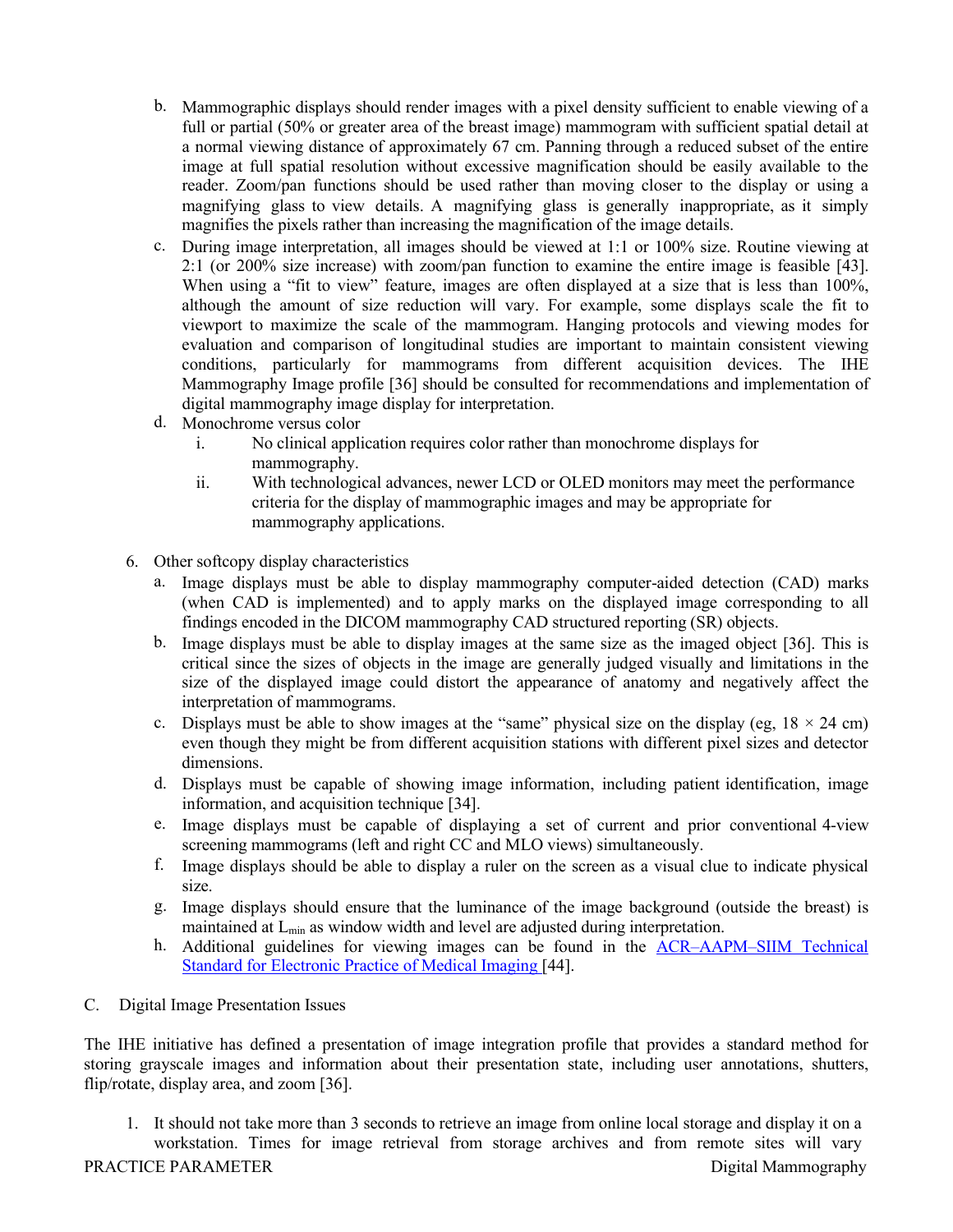significantly depending on prefetching rules, management of image routing, and network speeds, among other issues.

- 2. Mammographic displays should allow fast and easy navigation between old and new studies. This is especially critical when there is a mix of FFDM and DBT images.
- 3. Hanging protocols should be specific to mammography, have proper labeling and orientation of the images, and be flexible and tailored to user preferences.
- 4. Workstation software tools must include window/level and zoom/pan. Use of image display tools can aid in image interpretation but increases reading time. There are no specific recommendations regarding which tools should be used with softcopy mammography displays and how they can be used effectively. Further research on the ergonomics of using image display tools is encouraged.
- 5. Multimodality datasets and interoperability:
	- a. To ensure that a workstation is capable of displaying digital mammograms correctly, it should conform to the IHE MAMMO profile. If it does not, then it is possible that the workstation will fail to show all digital mammograms as they are intended to be displayed by the acquisition system manufacturer.
	- b. Mammography workstations should accommodate and display images from several modalities.
	- c. Vendor-specific workstations form part of the "vertical industrial stack," making image sharing among different workstations difficult. For those who seek best-of-breed solutions tailored to imaging needs, current capabilities are limited.
	- d. New workstations should also be capable of displaying DBT examinations correctly (eg, proper frame rates) and should conform to the IHE DBT profile as well as the IHE MAMMO profile. If it does not, then it is possible that the workstation will fail to show all DBT examinations as they are intended to be displayed by the acquisition system manufacturer.
- 6. An interpreting physician's or "primary interpretation" workstation is one that is used to render an "official" or "final" interpretation of a study.
- 7. A "technologist's workstation" is one used by the technologist during the acquisition and QC process of an examination. It should also comply with and be calibrated to the DICOM GSDF standard [\[27\]](#page-18-19). Since technologists will perform QC on mammographic images at the acquisition or QC workstation to ensure that the radiologist has images of adequate quality, these displays must be of high quality.
	- a. When checking for positioning, contrast, and patient motion, the technologist should use a monitor having the same maximum luminance (eg, 400 cd/m<sup>2</sup>) as the one used by the interpreting physician.
	- b. A high-resolution monitor similar to the one at the primary interpretation workstation is desirable.
- 8. An "acquisition workstation" is one used to review images as an adjunct to the official interpretation by a radiologist and may not require the high-resolution displays necessary for final interpretation.
- 9. Monitors used to display images acquired in the process of needle localization must provide sufficient spatial resolution compared to final image interpretation monitors, so there should be the means to provide zoom and pan features allowing the user to view images at full spatial resolution in the acquisition room.
- D. Computer-aided detection (CAD)
	- 1. The purpose of CAD is to help radiologists find cancers they may have overlooked otherwise. Studies of mammography CAD alone (without a human observer) suggest that mammography CAD detects some types of lesions well (especially calcifications, although possibly less well with amorphous forms). Mammography CAD is used to supplement routine image evaluation, and a human reader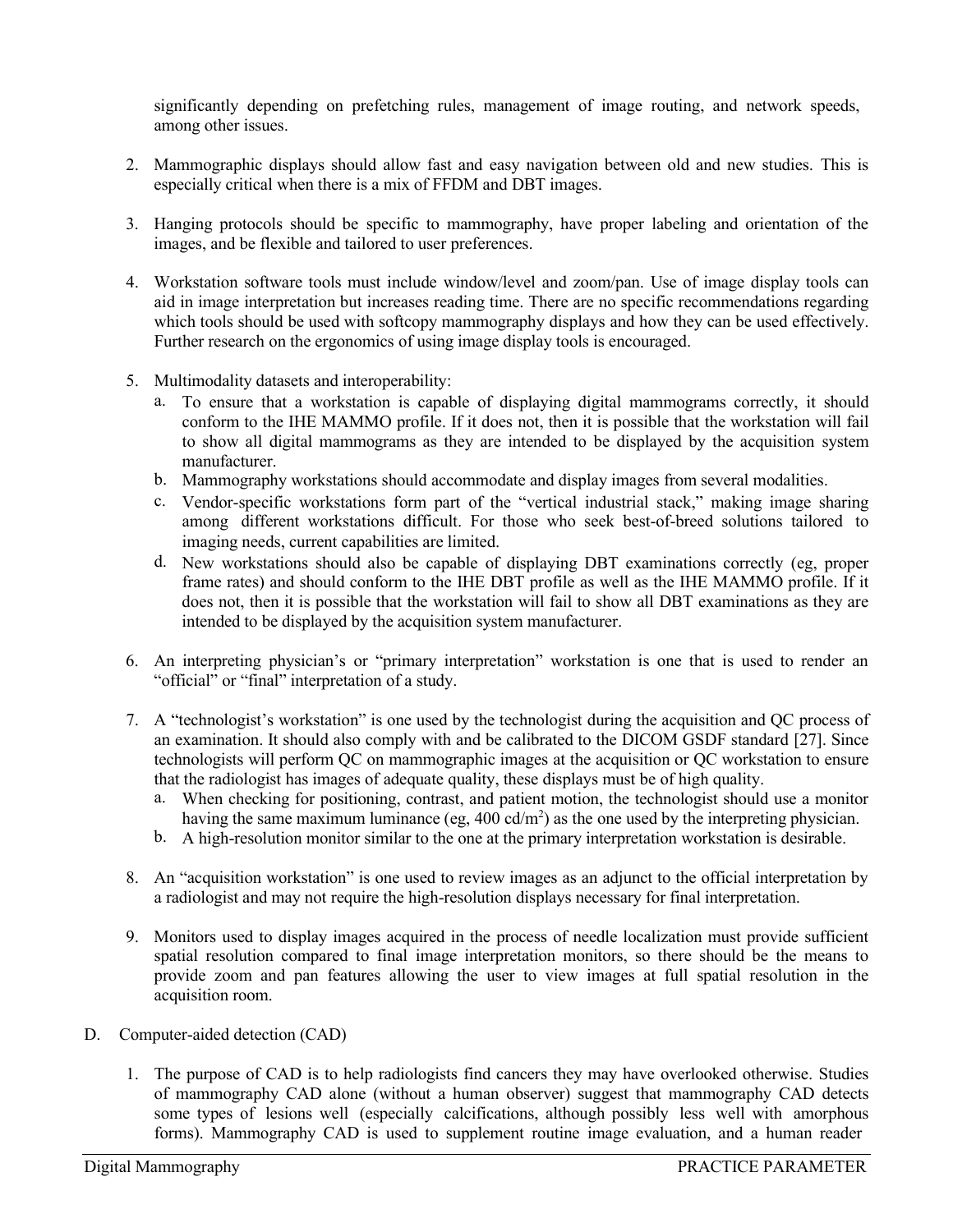would not be expected to recall all or even most of mammography CAD marked lesions for further workup.

- 2. CAD may potentially play a role with DBT [\[45\]](#page-19-13). The increased number of images along with the subsequent time needed for review can have a significant impact on workflow. Because DBT is still fairly new, more research needs to be done before recommendations can be made for the particular properties associated with the various CAD programs designed for DBT. The current research suggests that DBT CAD software is comparable in sensitivity and false-positive rates when compared with other commercial CAD systems used with standard digital mammography [\[45\]](#page-19-13).
- E. Image Processing Considerations

Image processing has great potential to improve image quality and secondarily diagnostic accuracy and even to reduce the radiation dose necessary to achieve an image of acceptable quality [\[50-52\]](#page-19-14). Digital mammograms typically have a wide dynamic range, and the ability to process the image data provides an opportunity to display the data more effectively. Storage of "for processing" image data provides greater flexibility for subsequent postprocessing using different algorithms. Systematic variations in intensity can be equalized, local contrast can be enhanced, and the sharpness of calcifications can be restored. Enhanced visualization of subtle structures is suggested as a possible contributor to the improved performance of digital mammography in patients with dense breast tissue [\[53\]](#page-20-1).

- 1. Segmentation of the breast from the region of the direct beam is the first step for defining the areas to be processed, using edge detection algorithms and grayscale adjustment to equalize apparent tissue thickness. Artifacts near the skin line can occur in the equalized image, and the potential for this improper segmentation requires the ability to turn off the algorithm.
- 2. Image processing steps (spatial frequency restoration and deblurring) are then carried out to render microcalcifications with greater detail and higher conspicuity.
- 3. Selective (adaptive) noise reduction attempts to reduce noise only in regions where tissue contrast does not have noticeable fine detail. Difficulty arises in reducing noise and preserving high spatial resolution with the same process. In some cases, noise reduction might not improve detection performance if the reduced noise texture is similar to that of target objects.
- 4. Unsharp masking and global latitude reduction increase the relative signal in underpenetrated areas and reduce the signal in highly transmissive regions. Fourier filters or spatial convolution kernels of large spatial extent create a low frequency blurred image that is then subtracted from the nonblurred image.
- 5. Adaptive local contrast enhancement and multiscale processing are other methods that have been used. When applying global latitude equalization or adaptive contrast enhancement, there is always some risk that subtle tissue characteristics of potential diagnostic significance may be diminished in relation to the detail that is enhanced.
- 6. Differently processed versions of the same digital mammogram are preferred depending on the task and lesion type, suggesting that workstations might implement multiple processing options for use during interpretation [\[53\]](#page-20-1).
- 7. Desired processing parameters may vary with radiographic factors such as tube target, **kV,** and tube filter type and thickness. One must be careful to ensure that the processing being used is appropriately matched to the techniques used to obtain the mammogram.
- 8. Comparison of images from prior mammography examinations is essential in the interpretation of a new study. However, variations in the processing of prior and current images may make such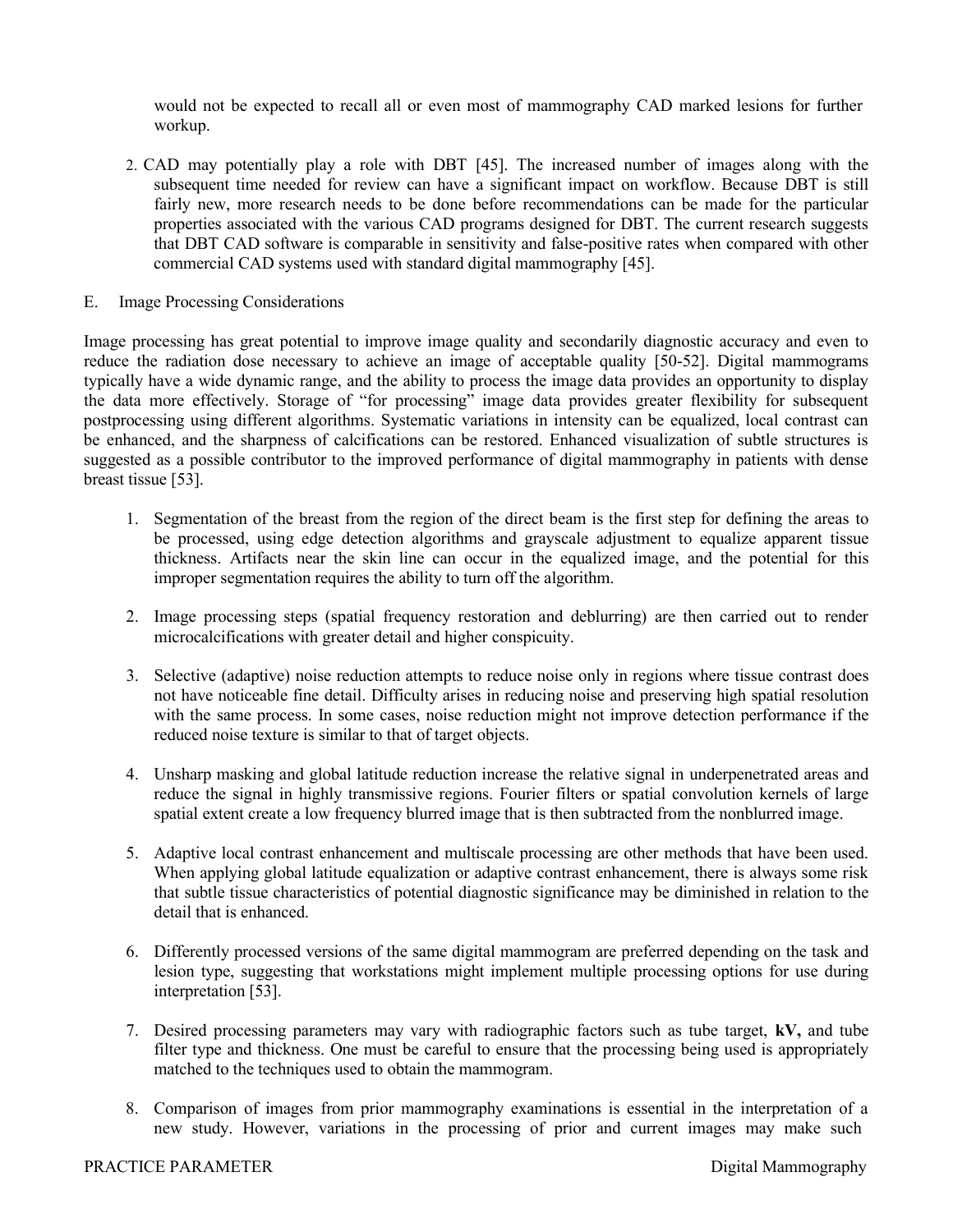comparisons difficult. See the discussion below under section V. C. ["Archive"](#page-13-0) for further information on this subject.

- 9. Application of image processing at the reading station (or by a processing box located separately from the primary interpretation workstation) require**s** image processing software that is applicable to the images from any digital mammography system. This requires an understanding of the characteristics of the image data from the digital mammography system or other input devices (eg, film digitizers) as well as storage of image data in the DICOM format intended "for processing."
- F. Reading Environment

Factors as diverse as ambient light, temperature, noise, posture fatigue, and poor ergonomics may have significant effects not only on radiologist comfort but also on the quality, accuracy, and consistency of image interpretatio[n](#page-18-1) [\[5](#page-18-1)[,54](#page-20-2)[,55\]](#page-20-3). Some of the more critical considerations include the following:

- 1. Impact of ambient light
	- a. Ambient light should be low and consistent, particularly in a hybrid viewing environment where stray light from bright lightboxes can be detrimental when displaying softcopy images. The amount of ambient light (illuminance) should be approximately equal to the level of the average luminance of a clinical image being displayed [\[55\]](#page-20-3), generally in the 20 to 45 lux range; total darkness is not recommended.
	- b. Distracting glare and reflections occur from the display surface, even when antiglare coatings are applied. Thus overhead or direct lighting is not recommended; rather, indirect lighting is preferred.
	- c. Variations in the adaptation of the human eye to ambient light levels affect the contrast sensitivity and hence the ability to detect low-contrast targets. Thus it is recommended that radiologists take at least 5 minutes to "dark adapt" to reading room light levels before viewing images when transitioning from daylight or other higher ambient light conditions.
	- d. Fatigue levels and eyestrain increase and interpretation accuracy decreases with higher levels of ambient light [\[55\]](#page-20-3).
- 2. Other environment factors [\[55\]](#page-20-3)
	- a. Adequate air flow, optimal temperature, and humidity control should be maintained in reading areas.
	- b. Viewing conditions should be optimized to minimize eye fatigue by controlling the reading room ambient lighting. The ambient lighting should be set to minimize specular and diffuse reflection on the workstation display, which can be accomplished by setting the ambient illuminance to 25 to 50 lux [\[56](#page-20-4)[,57\]](#page-20-5). Modern displays with improved reflection characteristics may allow the use of brighter ambient lighting conditions, although conformance with current recommendations from the AAPM and ACR should always be considered.
	- c. Noise from computer equipment and other devices should be minimized.
	- d. Proper chairs with lumbar support and adjustable height controls (including armrests) are recommended to avoid injuries and excessive fatigue.
	- e. The workstation table should be height adjustable, and the keyboard, mouse, and monitors should be designed to maximize comfort and efficiency. The display devices should be placed to maintain the viewers at an arm's length from the display (ie, about 2/3 meter or 60 cm).
	- f. Dictation tools, internet access, and other reference tools should be readily accessible and easy to use during image interpretation.
	- g. Guidelines on the maximum number of acceptable pixel defects are specified by ISO 9241 as a function of display class [\[58\]](#page-20-6). Documentation of allowed pixel defects should be provided by the display manufacturer. Displays should be evaluated for significant pixel defects initially and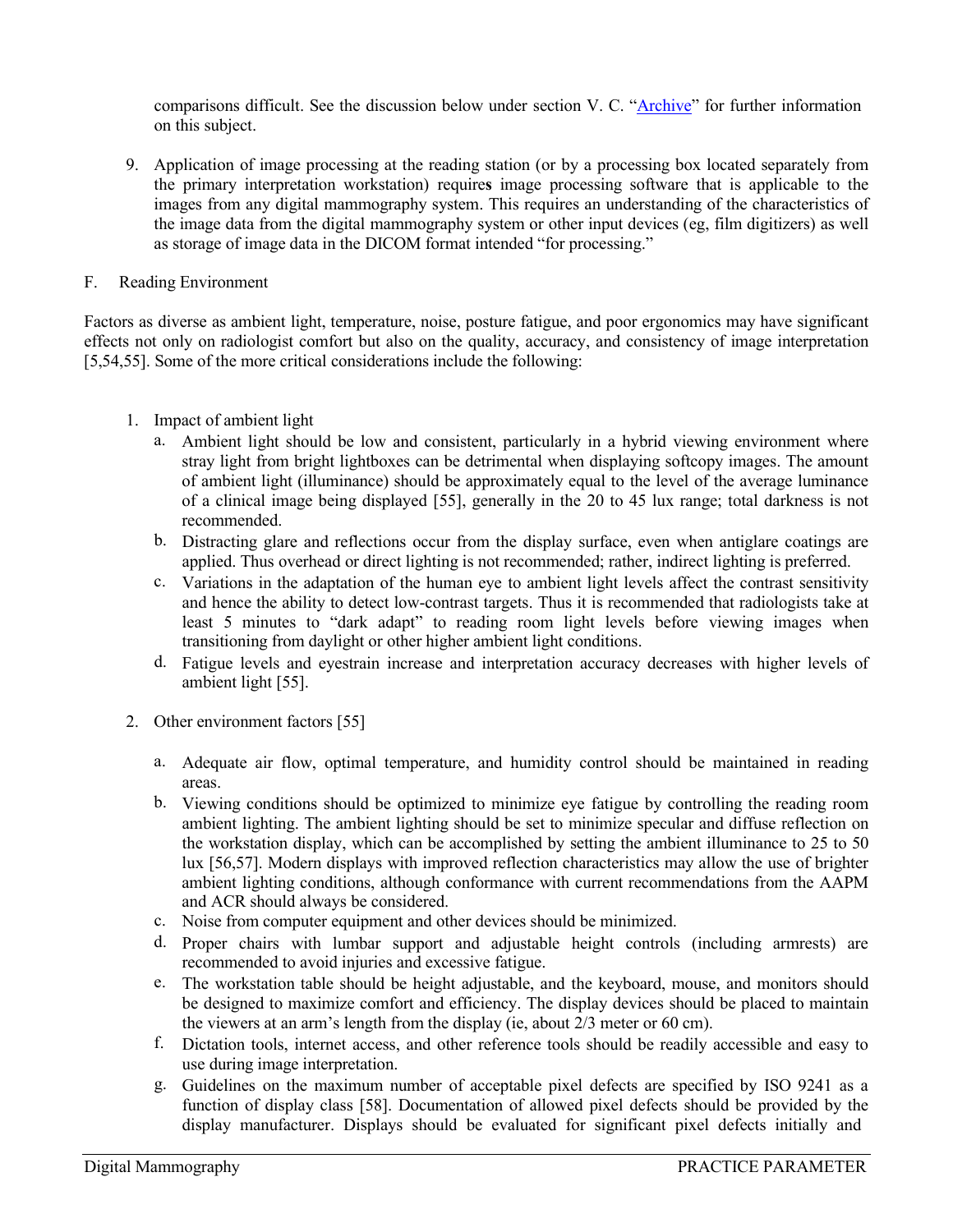periodically (at least annually is recommended). Pixel defects should be evaluated for clinical relevance by the interpreting physician in consultation with a Qualified Medical Physicist.

## **V. TRANSMISSION, STORAGE, AND RETRIEVAL**

The development of tools for image storage and retrieval has emphasized the isolated silo concept, with each manufacturer optimizing its own system, at the expense of the PACS interoperability common for other imaging technologies, such as computed tomography (CT) and magnetic resonance imaging (MRI). The goal of DICOM is to provide a standard for storage and transmission, whereas the IHE mammography profile [\[36\]](#page-19-6) provides a recommendation for best practice implementation and work flow. Relevant standards are the DICOM DX Image Information Object, the DICOM Digital Mammography X-Ray Image Information Object (MG), the DICOM Mammography CAD Structured Report (SR), the DICOM Accumulated Mammography X-Ray Radiation Dose SR, and the DICOM Breast Tomosynthesis Image Storage SOP Class. Any of these information objects can be stored for later retrieval.

- A. Digital Mammography Image and Data Types
	- 1. The MG information object descriptor includes a specification for 2 types of image information. "For processing" represents image data that are corrected for detector acquisition but not processed for interpretation. "For presentation" image information has been processed by vendor-specific algorithms and is ready to be displayed on a workstation.
		- a. "For processing" image data require mammography-specific algorithms to produce a high quality image for interpretation. Mammography CAD devices most commonly use "for processing" image data.
		- b. "For presentation" image data are processed for display on any DICOM-compliant and calibrated monitor acceptable for mammography viewing. DICOM presentation state information enables the reproduction of the appearance of the image on different display devices or media.
	- 2. Mammography CAD devices produce a DICOM mammography structured report and presentation state that may be used by other mammography workstations to display the results of the mammography CAD process.
	- 3. Digital mammography acquisition devices may transmit all types of image data to other storage devices, display devices, or postprocessing devices such as mammography CAD systems (see Figure 1).
	- 4. Since many mammography CAD systems require "for processing" images, vendors of digital mammography acquisition devices should ensure that the devices support DICOM transmission of both "for presentation" and "for processing" MG images.
	- 5. Telemammography demands high speed networks and/or compression (see below). Reasonable transmission speeds may make the difference between an efficient, successful service and failure.
	- 6. Other considerations regarding image datasets
		- a. File sizes of stereotactic biopsy unit images are typically 0.5 to 2 MB per image.
		- b. Breast MRI, breast ultrasound, breast CT, and DBT are modalities that typically produce a large number of images and, for breast CT and DBT, very large datasets.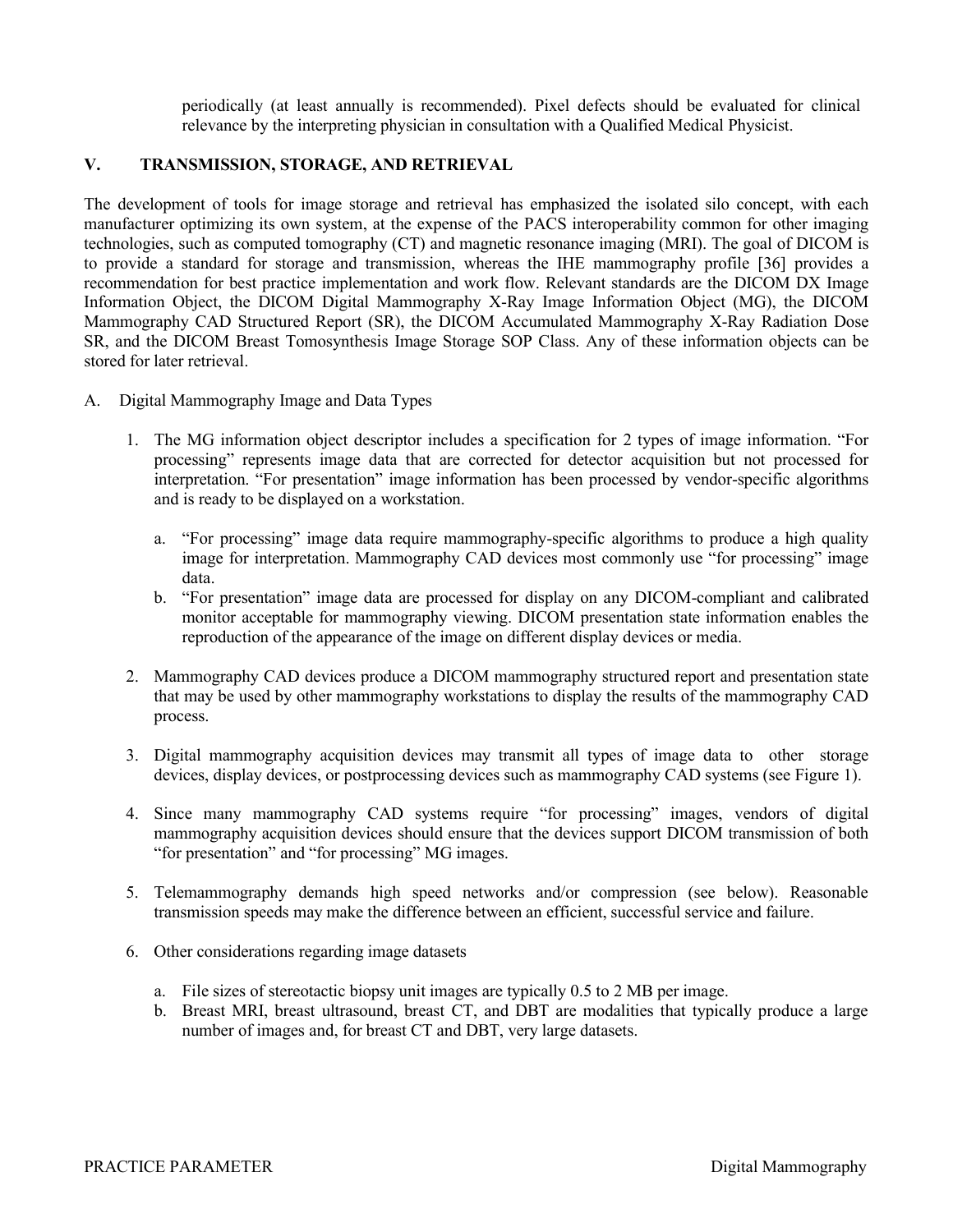#### **Figure 1. Flowchart of image data distribution**



#### B. Workstation

- 1. The mammography display workstation must support receipt of DICOM-compatible MG images**,** DBT datasets, and mammography CAD structured reports "for presentation."
- 2. Display of new data "for processing" should be optional and configurable for digital mammography workstations.
- 3. The display system should support DICOM query and retrieve digital mammograms from a DICOM archive.
- 4. Support for DICOM presentation states for displaying images with the ability to save and retrieve various presentation states as specified by the user is required.
- 5. Mammography workstations should support the IHE Consistent Presentation of Images Integration Profile and the IHE Mammography Image Profile (see the IHE Radiology Technical Framework, Supplement 2006[-2007](#page-19-6) [36]).
- 6. A universal workstation should:
	- a. Properly display "for processing" and "for presentation" MG data, with mammography-specific hanging protocols and support for the IHE Mammography Image Profile
	- b. Provide user-defined processing algorithms for digital mammograms as well as display acquisitiondefined "for presentation" algorithms and Look up Tables (LUTs).
	- c. Allow multimodality image viewing of associated breast imaging studies (eg, ultrasound, MRI, CT, PET/CT, biopsy specimens, stereotactic images, surgical specimens, and other pertinent studies).
- <span id="page-13-0"></span>C. Archive
	- 1. The archive device for digital mammography should support DICOM receipt of MG images and DBT data sets.
	- 2. Storage of "for presentation" images is required to ensure the ability of radiologists to reproduce the original images used for interpretation. The "for presentation" image set must be archived to PACS and be viewable with comparable quality on different but suitable workstations.
	- 3. Storage of images "for processing" is encouraged but is not required. The "for processing" image data storage is optional, with the possible exception of mammography CAD, which might require storage of the "for processing" data. Each facility should carefully consider the ramifications of archive space necessary for additional storage of the "for processing" images as well as the potential downstream benefit and legal implications of reprocessing these data to create new "for presentation" image sets for future comparisons. Storage of these datasets should not be required for technical reasons but may be required for local medical-legal ones.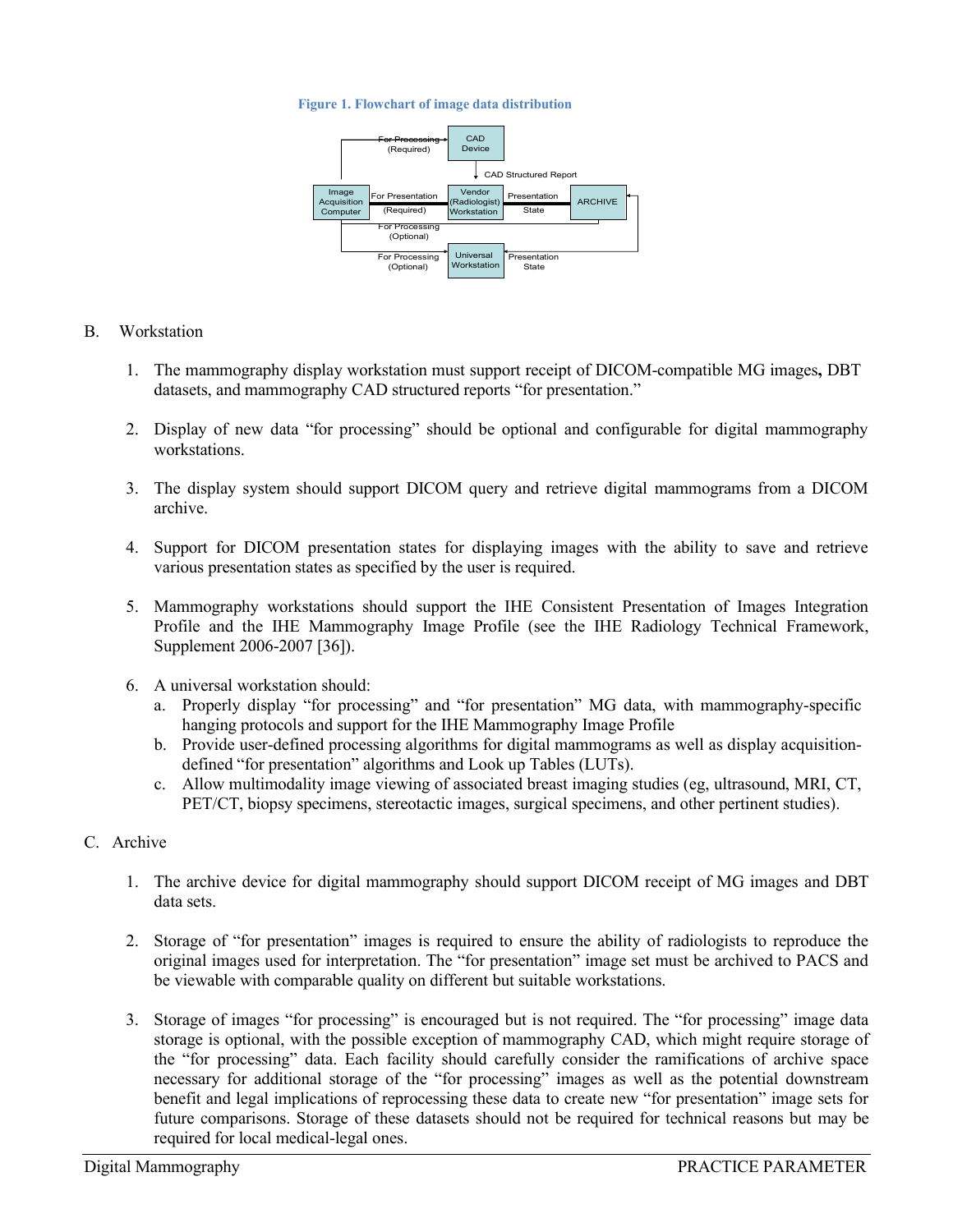- 4. Storage of mammography CAD structured reports (SR) is recommended but should be optional. However, those who choose to discard the mammography CAD information on which they based their interpretations should understand that the only way to reproduce the original mammography CAD data is to retain the original report. Reprocessing may yield different results. If CAD SR is not stored, the CAD version used at the time of the original interpretation should be documented.
- 5. The archive device should be able to query and retrieve digital mammograms and DBT data sets.
- 6. Prior examinations
	- a. If possible, comparison of current studies to prior examinations is strongly recommended (see the ACR Practice Parameter for the Performance of Screening and Diagnostic [Mammography](https://www.acr.org/-/media/ACR/Files/Practice-Parameters/Screen-Diag-Mammo.pdf) [\[11\]](#page-18-7)). Storage requirement estimates should therefore take into account the need to store and access current and prior images.
	- b. Prior examinations may be imported from portable media. Prior examinations may have been obtained using a screen-film system, and these can be digitized for softcopy display. Currently, a digital practice of about 150,000 examinations per year would produce 25 GB of data per day, assuming non-storage of the "for processing" images. If the "for processing" images are stored, the data storage requirements will be considerably higher.
	- c. Although the FDA does allow the digitization of prior film examinations for comparison purposes, its current guidelines [\[34\]](#page-19-4) do not allow digitized film images to be the sole source for archival purposes. The original film images must be maintained.
- D. Image and Data Compression

Digital mammogram image compression can provide more efficient transmission and storage. The digital image is an exact representation of an inexact noisy signal, with finite limits to the amount of compression that can be applied. Mammography images are suitable for compression (lossless or not) because of large black areas outside the breast that do not contain diagnostically relevant information.

Compression may be defined as mathematically reversible (lossless) or irreversible (lossy). Reversible compression may always be used, since by definition there is no impact on the image. Irreversible compression may be used to reduce transmission time or storage space only if the quality of the result is sufficient to reliably perform the clinical task. The type of image, modality, and the objective of the study will determine the amount of compression that can be tolerated. The term "diagnostically acceptable irreversible compression" (DAIC) is mathematically irreversible compression that does not affect a particular diagnostic task [\[59\]](#page-20-7). DAIC may be used under the direction of a qualified physician or practitioner with no reduction in clinical diagnostic performance by either the primary image interpreter or the decision makers reviewing the images.

The ACR and this practice parameter make no general statement on the type or amount of compression that is appropriate to any particular modality, disease, or clinical application to achieve the diagnostically acceptable goal. The scientific literature and other national guidelines may serve to assist the responsible physician in choosing appropriate types and amounts of compression, weighing the risk of degraded performance against the benefits of reduced storage space or transmission time. The type and amount of compression applied to different imaging studies transmitted and stored by the system should be initially selected and periodically reviewed by the responsible physician to ensure appropriate clinical image quality, always considering that it may be difficult to evaluate the impact on observer performance objectively and reliably [\[60\]](#page-20-8). Lossy compression is not justified solely by the small cost savings to be realized. The benefits and costs of using lossy compression need to be carefully considered, and compression schemes that preserve the high frequency content of microcalcifications should be used.

If reversible or irreversible compression is used, only algorithms defined by the DICOM standard, such as JPEG, JPEG-LS, JPEG-2000, or MPEG, should be used, since images encoded with proprietary and nonstandard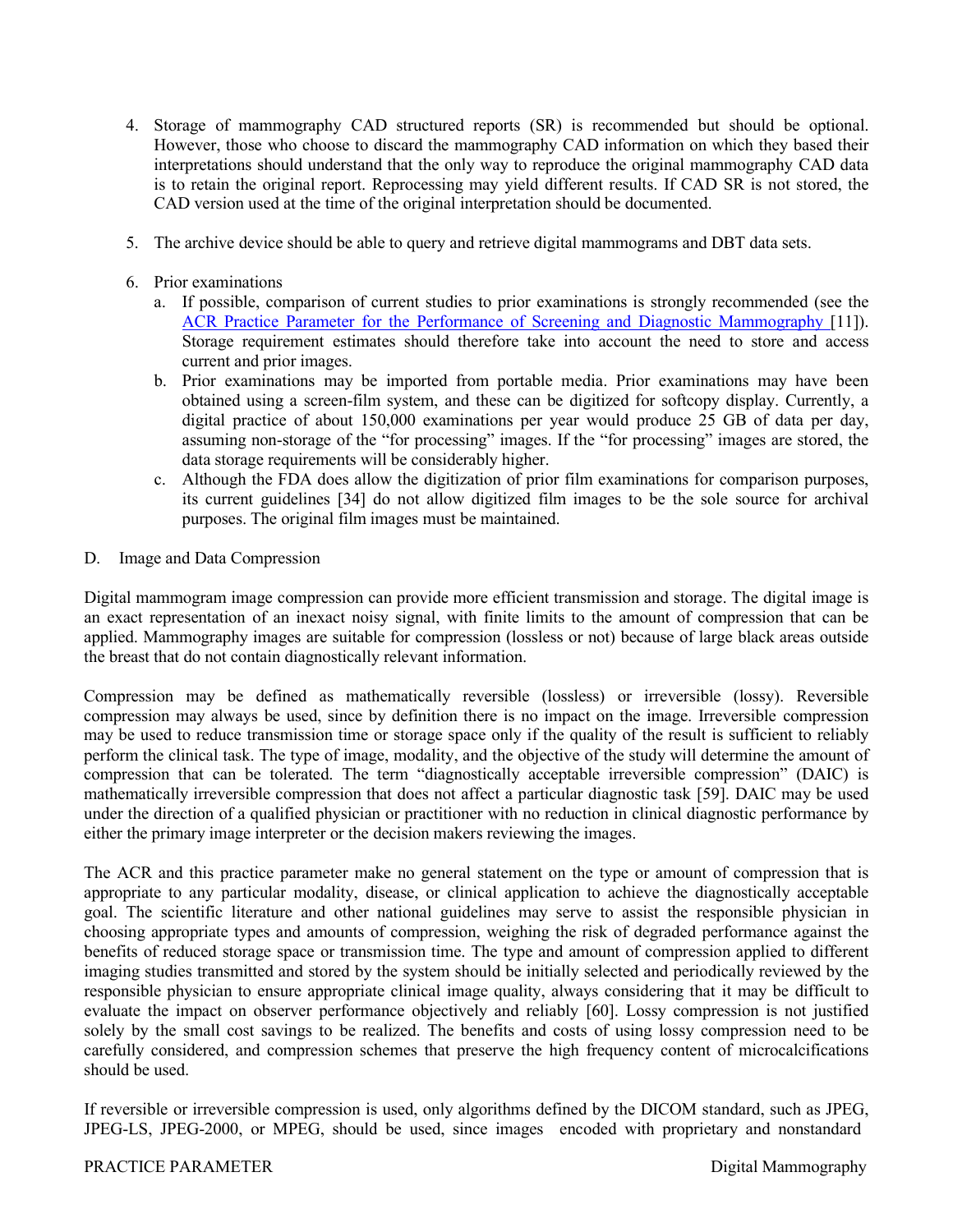compression schemes reduce interoperability, and decompression followed by recompression with a different irreversible scheme (such as during migration of data) will result in significant image quality degradation [\[59\]](#page-20-7). DICOM does not recommend or approve any particular compression scheme for any particular modality, image type or clinical application. The U.S. Food and Drug Administration (FDA) requires that when an image is displayed it be labeled with a message stating if irreversible compression has been applied and with approximately what compression ratio [\[61\]](#page-20-9). In addition, this technical standard recommends that the type of compression scheme (JPEG, JPEG 2000, etc) also be displayed, since this affects the interpretation of the impact of the compression. The DICOM standard defines specific fields for the encoding of this information and its persistence even after the image has been decompressed.

The FDA does not allow irreversible compression of digital mammograms for retention, transmission, or final interpretation, although irreversibly compressed images may be used as priors for comparison [\[62\]](#page-20-10). For other modalities, the FDA does not restrict the use of compression, but it does require manufacturers of devices that use irreversible compression to submit data on the impact of the compression on quantitative metrics of image quality (such as peak signal-to-noise ratio [pSNR]) [\[61\]](#page-20-9). Since it is known that such simple metrics do not correlate well with human assessment of quality or performance for diagnostic tasks [\[56\]](#page-20-4), the claim of the manufacturer that irreversible compression is satisfactory may not be sufficient, and the burden remains on the responsible physician to assure that the image quality is sufficient to achieve a diagnostically acceptable goal.

## E. Legal Challenges

The legal requirements for digital mammography are established by the FDA Final Rule [\[10\]](#page-18-6) and by the state that has appropriate jurisdiction.

- 1. For acquisition and interpretation, the legal requirements are the same as those for film mammography.
- 2. Current FDA regulations require that facilities maintain mammography films and reports in a permanent medical record of the patient for a period of not less than 5 years or not less than 10 years if no additional mammograms of the patient are performed at the facility, or a longer period if mandated by state or local law. The record retention requirements may differ from state to state.
- 3. Security requirements for disaster recovery of digital imaging are greater than those for film-based imaging. A physically separated redundant archive increases safety of the data and may actually be required in some jurisdictions.
- 4. Circumstances become more complex for the patient who is seen in more than 1 state as well as for the practice that receives images from more than  $\hat{1}$  state. Clearly, the requirements of each jurisdiction must be analyzed carefully.
- 5. Use of lossy compression for data storage, transmission, and retrieval is not allowed by the FDA.

## **VI. QUALITY CONTROL RECOMMENDATIONS**

### A. Acquisition

1. Manufacturer-specific QC procedures are required under the current FDA rules for digital mammography and must be followed. Documents provided by the manufacturer of the digital mammography system define the procedures and limits for corrective action for periodic tests (daily, weekly, monthly, quarterly, and semiannually) performed by a designated QC technologist and for annual tests by a Qualified Medical Physicist. These documents are periodically updated, so the technologist and Qualified Medical Physicist need to stay abreast of updated versions of the documents.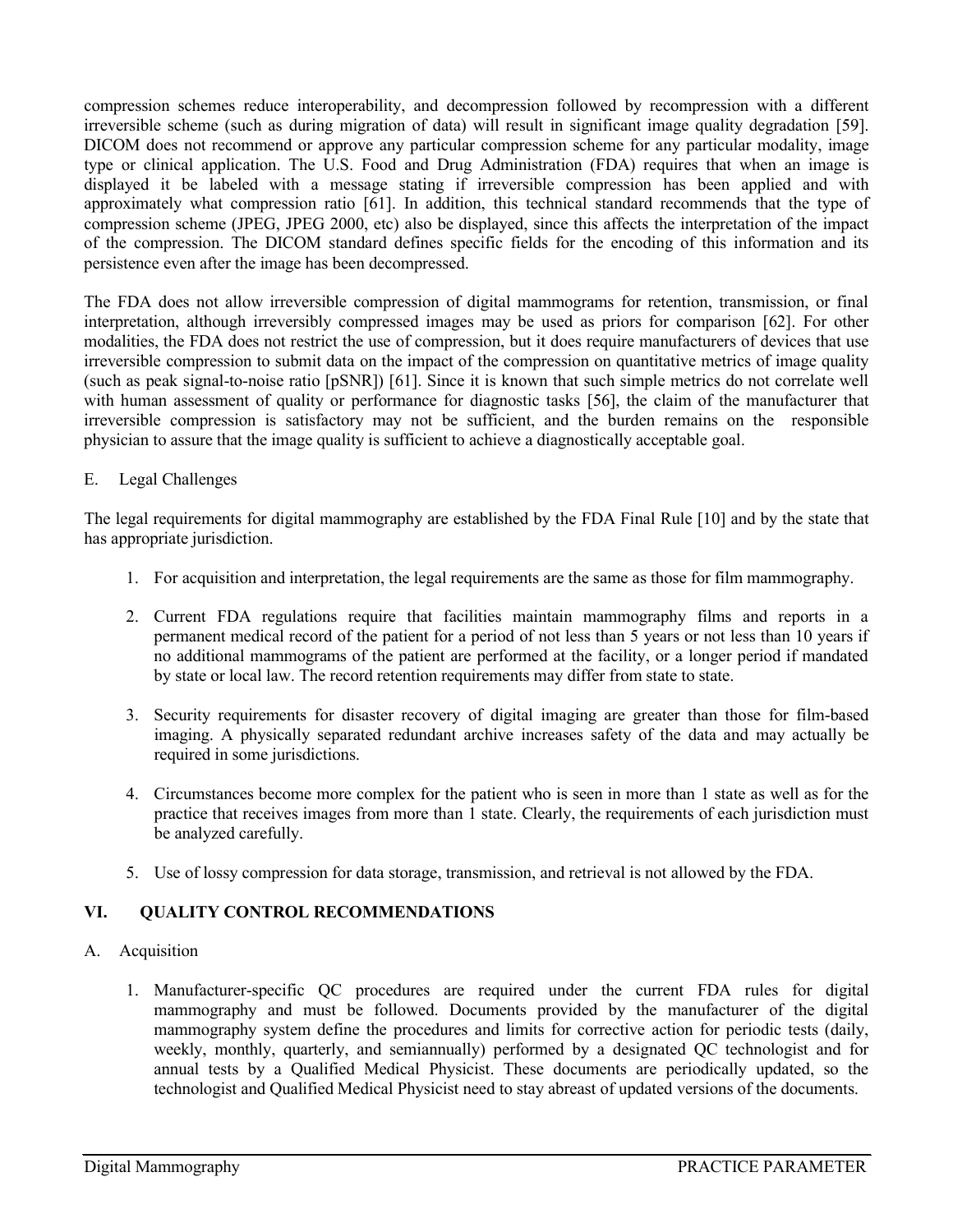- 2. The ACR Digital Mammography Quality Control Manual [\[8\]](#page-18-4) for FFDM digital mammography systems has been approved by the FDA as an alternative standard to the manufacturer's recommended quality assurance program. See the Mammography Quality Standards Act and Program [\[63\]](#page-20-11).
- 3. Other requirements regarding the overall QA program mandated by the FDA must be carefully followed. QC for hardcopy devices used for printing of digital mammograms should include implementation of the DICOM GSDF standards for printers [\[27\]](#page-18-19). Specific manufacturer **or ACR** QC test procedures, frequencies, and corrective action limits must be followed for digital mammography displays, workstations, hardcopy devices, and verification of proper grayscale rendition of printed images compared to displayed images is necessary. MITA standards and document templates are available to assist in the recording of these processes [\[30](#page-19-0)[,31\]](#page-19-1).
- B. Image Display and Processing
	- 1. QC guidelines for display monitors include implementation of the DICOM GSDF standard [\[27\]](#page-18-19) and the mammography-specific recommendations of AAPM Task Group 18 [\[40\]](#page-19-8). Recommendations are also provided in the ACR Digital Mammography Quality Control Manual **[\[8\]](#page-18-4).**
	- 2. QC for image processing of digital mammograms should include interaction with radiologists and verification of reproducible image processing characteristics and proper rendition of images and correct functioning of task-dependent processing.
- C. Storage and Archiving

Optimal components of digital storage and archiving include the following:

- 1. Verification of DICOM metadata in header and accuracy of information
- 2. Security and privacy protection
- 3. Backup and disaster recovery testing

#### ACKNOWLEDGEMENTS

This practice parameter was revised according to the process described under the heading *The Process for Developing ACR Practice Parameters and Technical Standards* on the ACR website [\(http://www.acr.org/guidelines\)](http://www.acr.org/guidelines) by the Committee on Practice Parameters and Technical Standards – Medical Physics of the ACR Commission on Medical Physics and the Committee on Practice Parameters – Breast Imaging of the ACR Commission on Breast Imaging in collaboration with the AAPM and the SIIM.

Collaborative Committee – members represent their societies in the initial and final revision of this practice parameter

Mary Ann Keenan, DMP, Co-Chair Karen L. Brown, MHP Karla A. Sepulveda, MD Ioannis Sechopoulos, PhD Priscilla J. Slanetz, MD, MPH, FACR

SIIM Elizabeth Krupinski, PhD Matthew B. Morgan, MD, MS Eliot L. Siegel, MD, FACR

#### ACR AAPM

William R. Geiser, MS, Co-Chair Melissa C. Martin, MS, FACR, FAAPM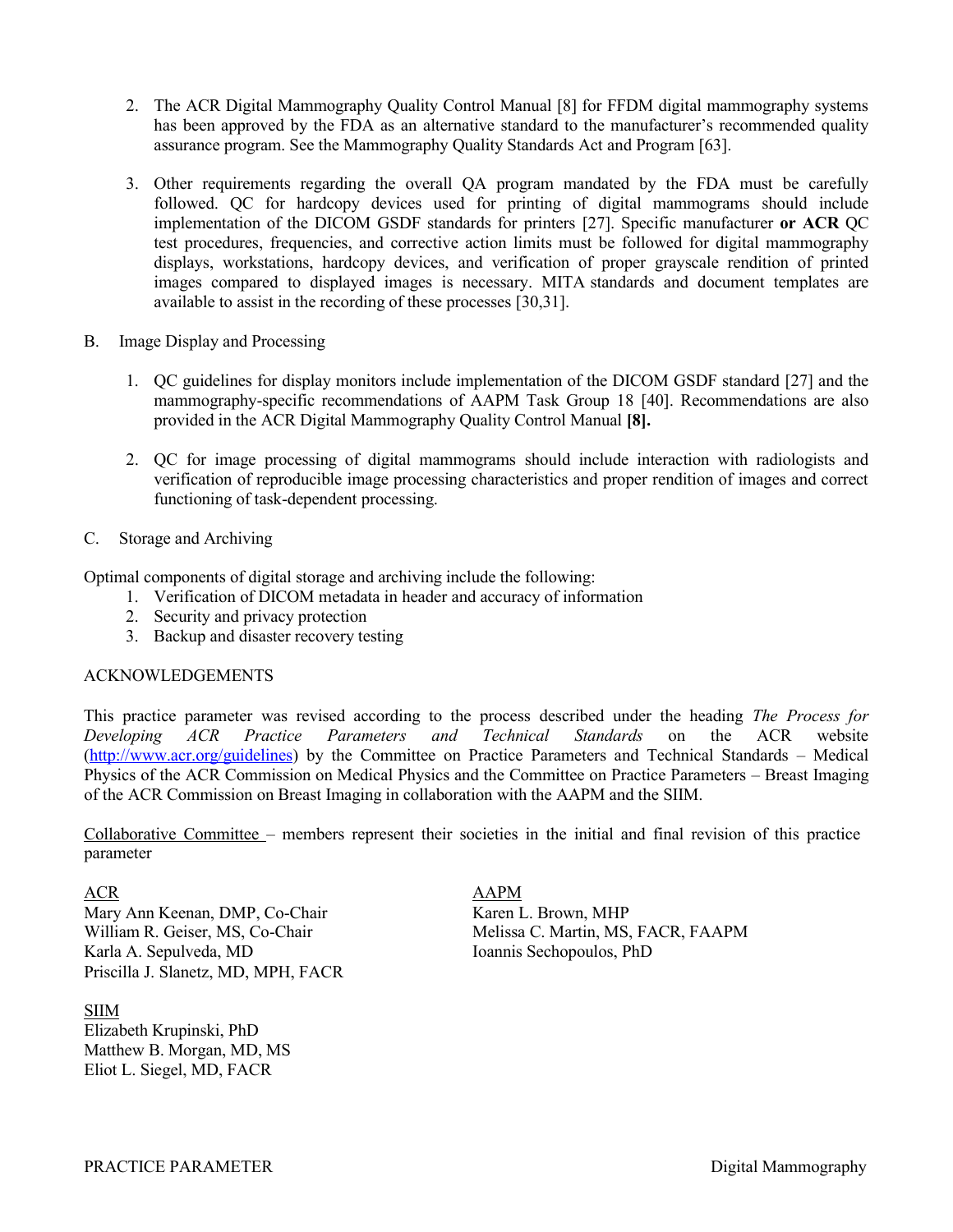Committee on Practice Parameters and Technical Standards – Medical Physics (ACR Committee responsible for sponsoring the draft through the process)

Maxwell R. Amurao, PhD, MBA, Chair Lijun Ma, PhD, FAAPM Charles M. Able, MS Jonathon A. Nye, PhD Ishtiaq H. Bercha, MSc Matthew A. Pacella, MS, FACR Caridad Borrás, DSc, FACR, FAAPM, FIOMP William Pavlicek, PhD Chee-Wai Cheng, PhD, FAAPM Douglas E. Pfeiffer, MS, FACR, FAAPM William R. Geiser, MS **Premavathy Rassiah**, PhD Mary Ann Keenan, DMP Thomas G. Ruckdeschel, MS Ralph P. Lieto, MS, FACR, FAAPM Christopher J. Watchman, PhD

Committee on Practice Parameters – Breast Imaging (ACR Committee responsible for sponsoring the draft through the process)

Mary S. Newell, MD, FACR, Chair Catherine S. Giess, MD Lora D. Barke, DO, Vice Chair Edward D. Green, MD Amy D. Argus, MD Susan O. Holley, MD Selin Carkaci, MD<br>
Carl J. D'Orsi, MD, FACR<br>
Carl J. D'Orsi, MD, FACR<br>
Carl J. D'Orsi, MD, FACR Carl J. D'Orsi, MD, FACR Phoebe Freer, MD Priscilla J. Slanetz, MD, MPH, FACR Sarah M. Friedewald, MD Karen S. Zheng, MD *(Resident and Fellow section)* Lillian K. Ivansco, MD, MPH *(Young & Early Career Physician section)*

Richard A. Geise, PhD, FACR, FAAPM, Chair, Commission on Medical Physics Debra L. Monticciolo, MD, FACR, Chair, Commission on Breast Imaging Jacqueline A. Bello, MD, FACR, Chair, Commission on Quality and Safety Matthew S. Pollack, MD, FACR, Chair, Committee on Practice Parameters and Technical Standards

Comments Reconciliation Committee Mark D. Alson, MD, Chair The Chair Rebecca M. Marsh, PhD Catherine J. Everett, MD, MBA, FACR, Co-Chair Melissa C. Martin, MS, FACR, FAAPM Maxwell R. Amurao, PhD, MBA Debra L. Monticciolo, MD, FACR Lora D. Barke, DO Matthew B. Morgan, MD, MS Jacqueline A. Bello, MD, FACR Mary S. Newell, MD Caridad Borrás, DSC, FACR Robert M. Nishikawa, PhD Karen L. Brown, MHP Matthew S. Pollack, MD, FACR Richard A. Geise, PhD, FACR Ioannis Sechopoulos, PhD William R. Geiser, MS Karla A. Sepulveda, MD William T. Herrington, MD, FACR Eliot L. Siegel, MD, FACR Mary Ann Keenan, DMP **Priscilla J. Slanetz, MD, MPH, FACR** Elizabeth Krupinski, PhD Timothy L. Swan, MD, FACR Laurie R. Margolies, MD, FACR

### **REFERENCES**

- <span id="page-17-0"></span>1. Avrin D, Morin R, Piraino D, et al. Storage, transmission, and retrieval of digital mammography, including recommendaitons on image compression. *JACR.* 2006;3:609-614.
- 2. Siegel E, Krupinski EA, Samei E, et al. Digital mammography image quality: image display. *JACR.* 2006;3:615-627.
- <span id="page-17-1"></span>3. Williams MB, Yaffe MJ, Maidment AD, Martin MC, Seibert JA, Pisano ED. Image quality in digital mammography: image acquisition. *JACR.* 2006;3:589-608.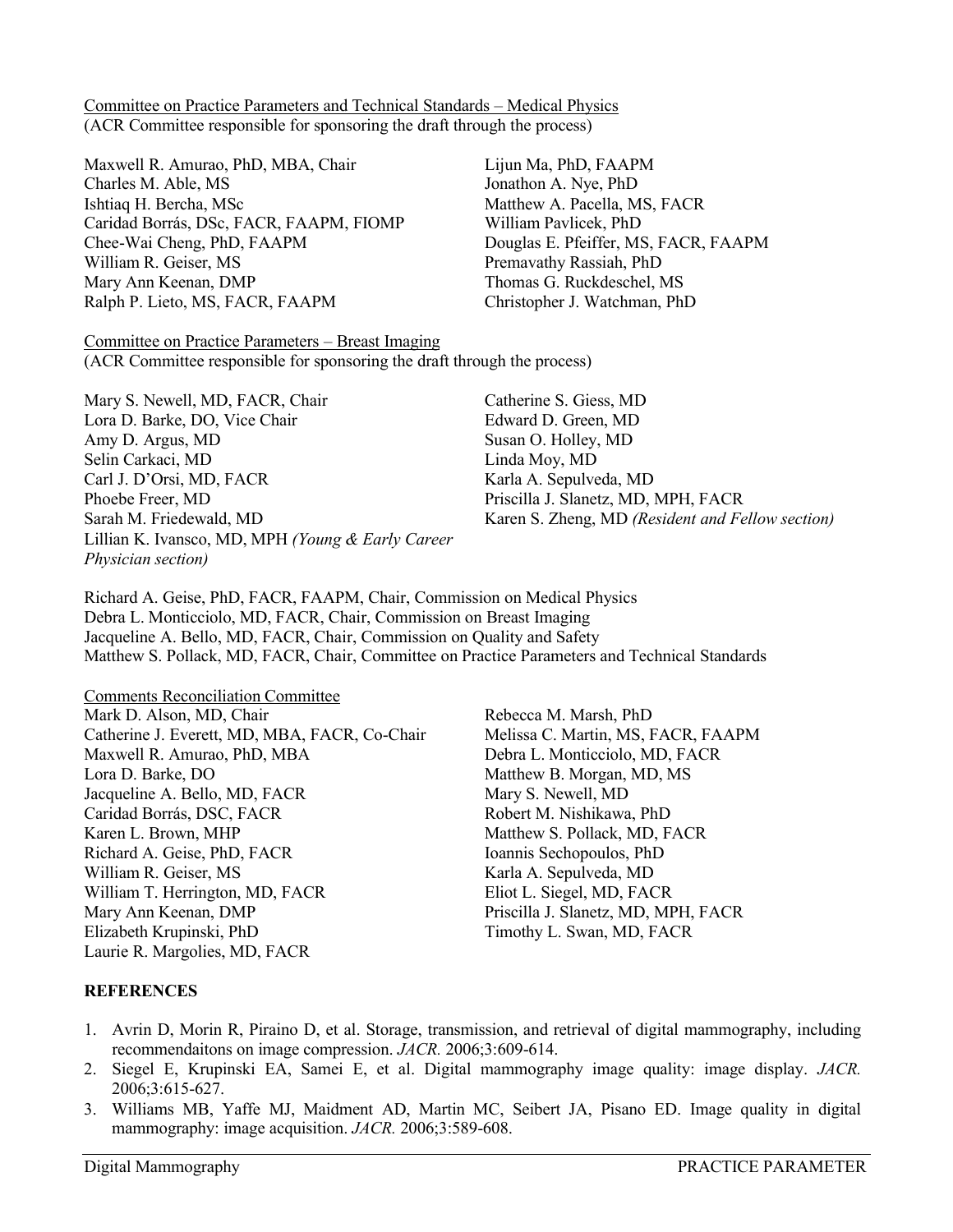- <span id="page-18-0"></span>4. Radiological Society of North America. Integrating the Healthcare Enterprise - IHE Radiology. Available at: [http://www.ihe.net/Radiology/.](http://www.ihe.net/Radiology/) Accessed April 8, 2016.
- <span id="page-18-1"></span>5. Krupinski EA, Williams MB, Andriole K, et al. Digital radiography image quality: image processing and display. *J Am Coll Radiol.* 2007;4(6):389-400.
- <span id="page-18-2"></span>6. Williams MB, Krupinski EA, Strauss KJ, et al. Digital radiography image quality: image acquisition. *J Am Coll Radiol.* 2007;4(6):371-388.
- <span id="page-18-3"></span>7. American College of Radiology. ACR-AAPM-SIIM practice paramter for digital radiography. 2012; Available at: [https://www.acr.org/-/media/ACR/Files/Practice-Parameters/Rad-Digital.pdf.](https://www.acr.org/-/media/ACR/Files/Practice-Parameters/Rad-Digital.pdf) Accessed April 8, 2016.
- <span id="page-18-4"></span>8. Berns EA, Baker JA, Barke LD, et al. *Digital Mammography Quality Control Manual*. Reston, Va: American College of Radiology; 2016.
- <span id="page-18-5"></span>9. *Medical Imaging: the Assessment of Image Quality.* Bethesda, Md: International Commission on Radiation Units and Measurements; ICRU Report 54; 1996.
- <span id="page-18-6"></span>10. Department of Health and Human Services. *FDA Mammography Quality Standards, Final Rule.* : Federal Register, Vol 62, No. 208; Tuesday, October 28, 1997.
- <span id="page-18-7"></span>11. American College of Radiology. ACR practice parameter for the performance of screening and diagnostic mammography. 2013; Available at: [https://www.acr.org/-/media/ACR/Files/Practice-Parameters/Screen-](https://www.acr.org/-/media/ACR/Files/Practice-Parameters/Screen-Diag-Mammo.pdf)[Diag-Mammo.pdf.](https://www.acr.org/-/media/ACR/Files/Practice-Parameters/Screen-Diag-Mammo.pdf) Accessed March 2, 2016.
- <span id="page-18-8"></span>12. U.S. Food and Drug Administration. Frequently asked questions about DBT and MQSA training requirements. 2015; Available at: [http://www.fda.gov/Radiation-](http://www.fda.gov/Radiation-EmittingProducts/MammographyQualityStandardsActandProgram/FacilityCertificationandInspection/ucm447869.htm)[EmittingProducts/MammographyQualityStandardsActandProgram/FacilityCertificationandInspection/ucm44](http://www.fda.gov/Radiation-EmittingProducts/MammographyQualityStandardsActandProgram/FacilityCertificationandInspection/ucm447869.htm) [7869.htm.](http://www.fda.gov/Radiation-EmittingProducts/MammographyQualityStandardsActandProgram/FacilityCertificationandInspection/ucm447869.htm) Accessed April 8, 2016.
- <span id="page-18-9"></span>13. Bloomquist AK, Yaffe MJ, Pisano ED, et al. Quality control for digital mammography in the ACRIN DMIST trial: part I. *Med Phys.* 2006;33(3):719-736.
- <span id="page-18-10"></span>14. Sechopoulos I. A review of breast tomosynthesis. Part I. The image acquisition process. *Med Phys.* 2013;40(1):014301.
- <span id="page-18-11"></span>15. Baker JA, Rosen EL, Crockett MM, Lo JY. Accuracy of segmentation of a commercial computer-aided detection system for mammography. *Radiology.* 2005;235(2):385-390.
- <span id="page-18-12"></span>16. Baker JA, Lo JY. Breast tomosynthesis: state-of-the-art and review of the literature. *Acad Radiol.* 2011;18(10):1298-1310.
- <span id="page-18-13"></span>17. Rezentes PS, de Almeida A, Barnes GT. Mammography grid performance. *Radiology.* 1999;210(1):227-232.
- <span id="page-18-14"></span>18. Wagner AJ. Contrast and grid performance in mammography. In: Barnes GT, Frey GD, eds. *Screen Film Mammography: Imaging Considerations and Medical Physics Responsibilities*. Madison, Wis: Medical Physics Publishing; 1991:115-134.
- <span id="page-18-15"></span>19. Barnes GT. Radiographic mottle: a comprehensive theory. *Med Phys.* 1982;9(5):656-667.
- 20. Nishikawa RM, Yaffe MJ. Signal-to-noise properties of mammographic film-screen systems. *Med Phys.* 1985;12(1):32-39.
- 21. Swank RK. Absorption and noise in X-ray phosphors. *J Appl Phys.* 1973;44:4199-4203.
- <span id="page-18-16"></span>22. Badano A, Flynn MJ, Kanicki J. *High-Fidelity Medical Imaging Displays*. Bellingham, Wash: SPIE Press; 2004.
- <span id="page-18-17"></span>23. Badano A, Flynn MJ, Martin S, Kanicki J. Angular dependence of the luminance and contrast in medical monochrome liquid crystal displays. *Med Phys.* 2003;30(10):2602-2613.
- <span id="page-18-18"></span>24. *Specifications for Medical Diagnostic Imaging Test Pattern for Television Monitors and Hard-Copy Recording Cameras*. New York, NY: Society of Motion PIcture and Television Engineers; 1991.
- 25. *Ergonomic Requirements for Office Work with Visual Display Terminals. Part 3: Visual Display Requirements*. Geneva: International Organization for Standardization; ISO 9241-3; 1992.
- 26. *Flat Panel Display Measurements Standard*. Milpitas, Calif: Video Electronics Standards Association; Version 1.0; 1998.
- <span id="page-18-19"></span>27. *Digital Imaging and Communications in Medicine (DICOM) Part 14: Grayscale Standard Display Function*. Rosslyn, Va: National Electrical Manufacturers; 2001.
- 28. *Imaging Quality Assurance in X-Ray Diagnostics, Acceptance Testing for Image Display Devices*. Munich, Germany: Deutsches Institute for Normung; 2001.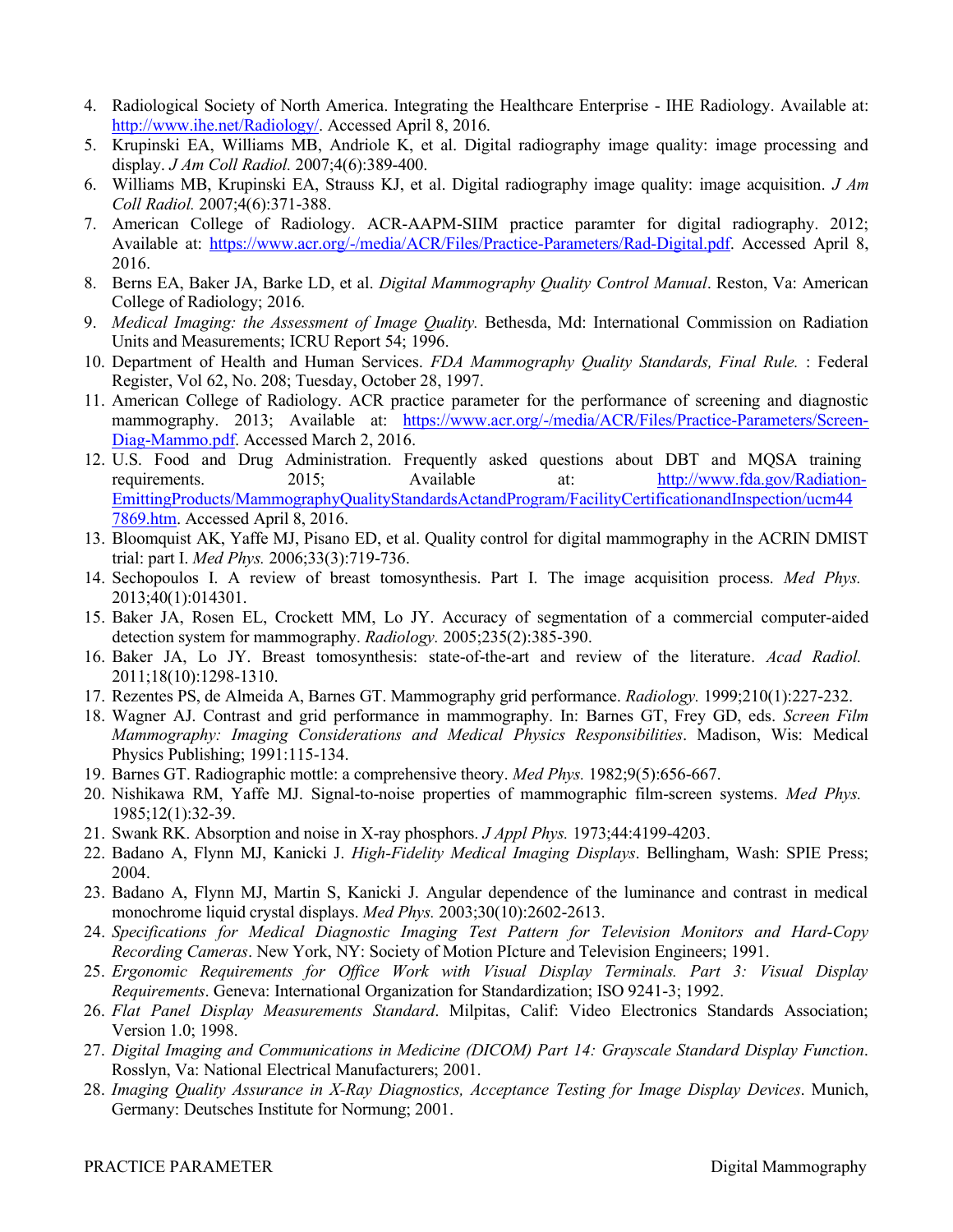- 29. *Ergonomic Requirements for Office Work with Visual Display Terminals. Part 2: Ergonomic Requirements for Flat Panel Displays*. Geneva: International Organization for Standardization; ISO 13406-2; 2001.
- <span id="page-19-0"></span>30. *Quality Control Manual Template for Manufacturers of Displays and Workstations Devices Labeled for Final Interpretation in Full-Field Digital Mammography*. Rosslyn, Va: National Electrical Manufacturers Association; XR 22-2006; 2006.
- <span id="page-19-1"></span>31. *Quality Control Manual Template for Manufacturers of Hardcopy Output Devices Labeled for Final Interpretation in Full-Field Digital Mammography.* Rosslyn, Va: National Electrical Manufacturers Association; XR 23-2006; 2006.
- <span id="page-19-2"></span>32. U.S. Food and Drug Administration. Printers [and the evolution](http://www.fda.gov/Radiation-EmittingProducts/MammographyQualityStandardsActandProgram/FacilityScorecard/ucm473469.htm) of mammography. 2015; Available at: [http://www.fda.gov/Radiation-](http://www.fda.gov/Radiation-EmittingProducts/MammographyQualityStandardsActandProgram/FacilityScorecard/ucm473469.htm)[EmittingProducts/MammographyQualityStandardsActandProgram/FacilityScorecard/ucm473469.htm.](http://www.fda.gov/Radiation-EmittingProducts/MammographyQualityStandardsActandProgram/FacilityScorecard/ucm473469.htm) Accessed February 11, 2016.
- <span id="page-19-3"></span>33. Hendrick RE, Bassett L, Botso MA, et al. *The ACR Mammography Quality Control Manual*. Reston, Va: American College of Radiology; 1999.
- <span id="page-19-4"></span>34. Samei E, Wright SL. Viewing angle performance of medical liquid crystal displays. *Med Phys.* 2006;33(3):645-654.
- <span id="page-19-5"></span>35. Gray JE, Anderson WF, Shaw CC, Shepard SJ, Zerembra LA, Lin PJ. Multiformat video and laser cameras; history, design consideration, acceptance testing, and quality control. . *Med Phys.* 1993;20:427-438.
- <span id="page-19-6"></span>36. Gray JE. Use of the SMPTE test pattern in picture archiving and communication systems. *J Digit Imaging.* 1992;5(1):54-58.
- <span id="page-19-7"></span>37. *Assessment of Display Performance for Medical Imaging Systems*. College Park, Md: American Association of Physicists in Medicine; AAPM Report 003; 2005.
- 38. Burgess AE, Kang H. Incomplete skin representation in digital mammograms. *Med Phys.* 2004;31(10):2834- 2838.
- 39. Goo JM, Choi JY, Im JG, et al. Effect of monitor luminance and ambient light on observer performance in soft-copy reading of digital chest radiographs. *Radiology.* 2004;232(3):762-766.
- <span id="page-19-8"></span>40. Samei E, Badano A, Chakraborty D, et al. Assessment of display performance for medical imaging systems: executive summary of AAPM TG18 report. *Med Phys.* 2005;32(4):1205-1225.
- <span id="page-19-9"></span>41. Samei E, Badano A, Chakraborty D, et al. *Assessment of Display Performance for Medical Imaging Systems*. Madison, Wis: Medical Physics Publishing; Task Group 18; 2005.
- <span id="page-19-10"></span>42. U.S. Food and Drug Administration. Under what circumstances must our medical physicist actually visit our facility in order to s[uccessfully](http://www.fda.gov/Radiation-EmittingProducts/MammographyQualityStandardsActandProgram/Guidance/PolicyGuidanceHelpSystem/ucm143140.htm) carry out his/her responsibility 2014; Available at: [http://www.fda.gov/Radiation-](http://www.fda.gov/Radiation-EmittingProducts/MammographyQualityStandardsActandProgram/Guidance/PolicyGuidanceHelpSystem/ucm143140.htm)[EmittingProducts/MammographyQualityStandardsActandProgram/Guidance/PolicyGuidanceHelpSystem/uc](http://www.fda.gov/Radiation-EmittingProducts/MammographyQualityStandardsActandProgram/Guidance/PolicyGuidanceHelpSystem/ucm143140.htm)

[m143140.htm.](http://www.fda.gov/Radiation-EmittingProducts/MammographyQualityStandardsActandProgram/Guidance/PolicyGuidanceHelpSystem/ucm143140.htm) Accessed February 11, 2016.

- <span id="page-19-11"></span>43. Haygood TM, Arribas E, Brennan PC, et al. Conspicuity of microcalcifications on digital screening mammograms using varying degrees of monitor zooming. *Acad Radiol.* 2009;16(12):1509-1517.
- <span id="page-19-12"></span>44. American College of Radiology. ACR-AAPM-SIIM technical standard for electronic practice of medical imaging. 2012; Available at: [http://www.acr.org/~/media/AF1480B0F95842E7B163F09F1CE00977.pdf.](http://www.acr.org/%7E/media/AF1480B0F95842E7B163F09F1CE00977.pdf) Accessed March 2, 2016.
- <span id="page-19-13"></span>45. Morra L, Sacchetto D, Durando M, et al. Breast Cancer: Computer-aided Detection with Digital Breast Tomosynthesis. *Radiology.* 2015;277(1):56-63.
- 46. Dromain C, Boyer B, Ferre R, Canale S, Delaloge S, Balleyguier C. Computed-aided diagnosis (CAD) in the detection of breast cancer. *European journal of radiology.* 2013;82(3):417-423.
- 47. Freer TW, Ulissey MJ. Screening mammography with computer-aided detection: prospective study of 12,860 patients in a community breast center. *Radiology.* 2001;220(3):781-786.
- 48. Gur D, Sumkin JH, Rockette HE, et al. Changes in breast cancer detection and mammography recall rates after the introduction of a computer-aided detection system. *J Natl Cancer Inst.* 2004;96(3):185-190.
- 49. Zheng B, Swensson RG, Klyn AH, et al. Classification of breast abnormalities under different detection cueing environments. *Proc SPIE.* 2004;5372:211-217.
- <span id="page-19-14"></span>50. Diekmann F, Diekmann S, Bick U, Hamm B. Reduced-dose digital mammography of skin calcifications. *AJR Am J Roentgenol.* 2002;178(2):473-474.